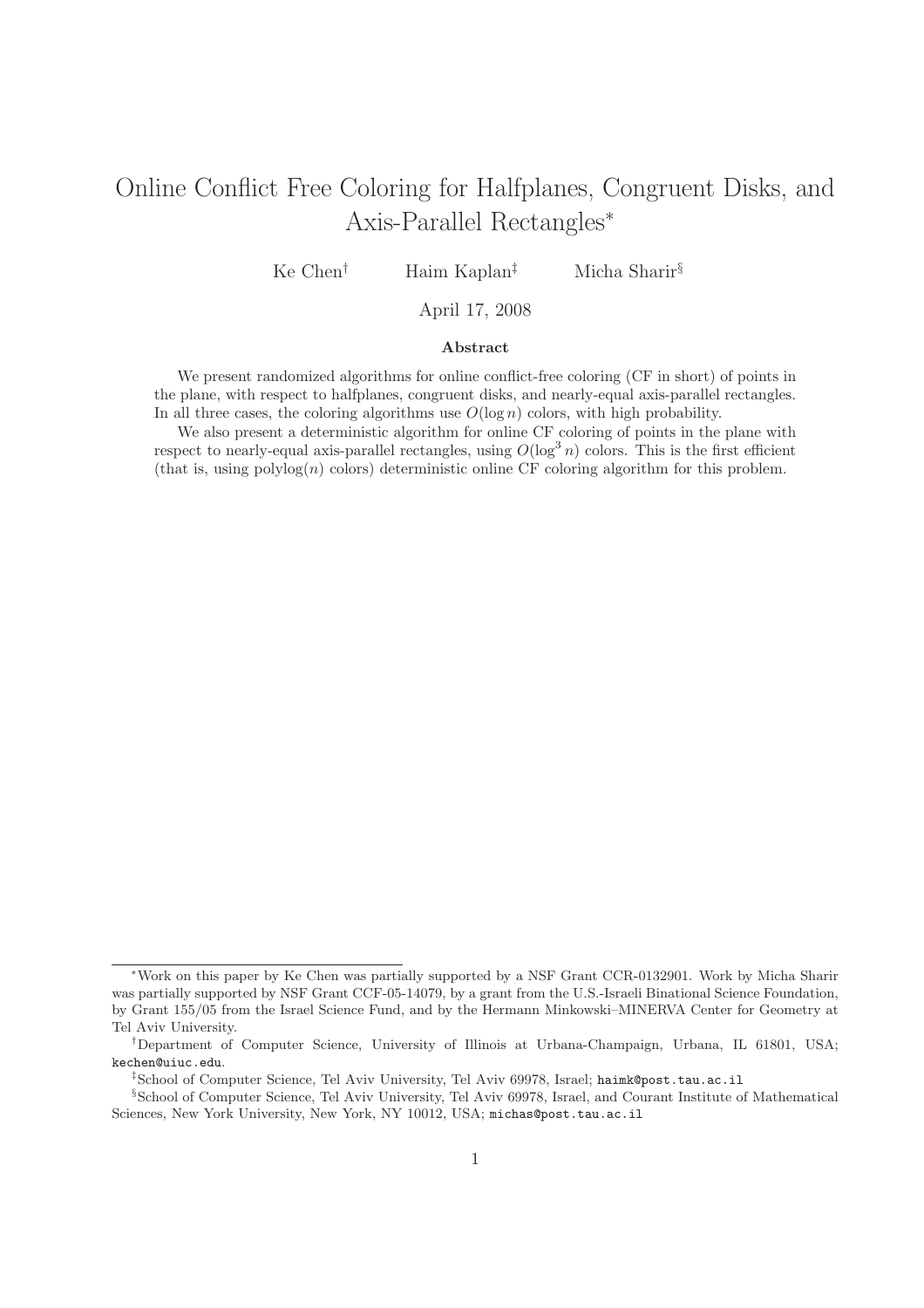#### 1 Introduction

A range space  $(X, \mathcal{R})$  is defined by a ground set X and a family R of subsets of X, which are called ranges (for example,  $X = \mathbb{R}^2$  and  $\mathcal R$  is the set of all disks in the plane). A coloring of a finite set  $P \subseteq X$  is conflict-free (CF for short) for R if for any range  $R \in \mathcal{R}$  with  $P \cap R \neq \emptyset$ , there is at least one point in  $P \cap R$  that has a unique color among the points of  $P \cap R$ . Namely, for any nonempty range  $R \in \mathcal{R}$ , there is a color that appears exactly once in the set  $P \cap R$ .

The problem of CF coloring is motivated by frequency assignment in wireless networks. Specifically, in the context studied in this paper, the points of P are base stations (or antennas) with a fixed transmission radius  $r$ , and the ranges are disks of radius  $r$ , centered at the *clients*. The colors are frequencies assigned to the antennas, and the conflict-free property means that any client can always find a frequency that is assigned to a unique antenna, among those that it can reach. In this case the communication with that antenna is free from interference with other antennas that are assigned the same frequency. The goal is then to minimize the number of distinct frequencies assigned to the antennas, while maintaining the conflict-free property.

The problem was introduced by Even *et al.* [11]. They showed that one can find an assignment of  $O(\log n)$  frequencies to the base stations which is conflict-free for disks in the plane, and this is tight in the worst case. Har-Peled and Smorodinsky [12] extended those results by considering other range spaces. They gave sufficient conditions for the CF chromatic number to be small for more general ranges. The dual version of the CF coloring problem was studied by Even *et al.* and Har-Peled and Smorodinsky [11, 12], where one colors the ranges so that, for any point, the set of ranges that contain the point is conflict-free. Recently, Smorodinsky [15] improved several results studied by Even *et al.* [11] by providing a deterministic coloring algorithms for those problems.

The problem has been extended to a dynamic scenario, in which the points of  $P$  (the base stations) are inserted one by one, starting with an empty set [8]. When a point is inserted, a color is assigned to it and the color cannot be changed later. The coloring should remain conflictfree at all times. Chen *et al.* [8] considered the case where P is a set of n points on the line, and  $R$  is the set of all intervals on the line. They present both deterministic and randomized algorithms for the problem. The best deterministic algorithm uses  $O(\log^2 n)$  colors, and the best randomized algorithm uses  $O(\log n)$  colors with high probability. The best known lower bound for both randomized and deterministic algorithms, which also holds in the static case, is  $\Omega(\log n)$ colors [13, 14]. For more interesting variations on the online CF coloring problem for intervals see Bar-Noy et al. [3].

The paper of Chen *et al.* [8] contains one negative result concerning online CF coloring of points in the plane for arbitrary disks as ranges. It shows that in the worst case  $n$  colors are needed (by any coloring algorithm). That is, there are situations where each newly inserted point requires a new color. (Recall, in contrast, that  $O(\log n)$  colors suffice for the static case.)

Our results. The starting point of our work has been the lower bound of Chen et al. [8] for CF coloring of points in the plane with respect to arbitrary disks as ranges. This lower bound is particularly discouraging since the wireless application does involve circular ranges in the plane.

Our goal has therefore been to restrict the problem so that the lower bound does not apply. One possible such restriction is to fix the radius of the disks. The lower bound proof for general disks uses disks of varying sizes (actually, they are small perturbations of a unit disk) and does not apply for unit disks. On the other hand, the case of unit disks is still a natural model for the frequency assignment application, as explained above.

The one-dimensional analog of this restriction is online CF coloring of points on the line for unit intervals. As was observed by Chen et al. [8], this problem is much easier than online CF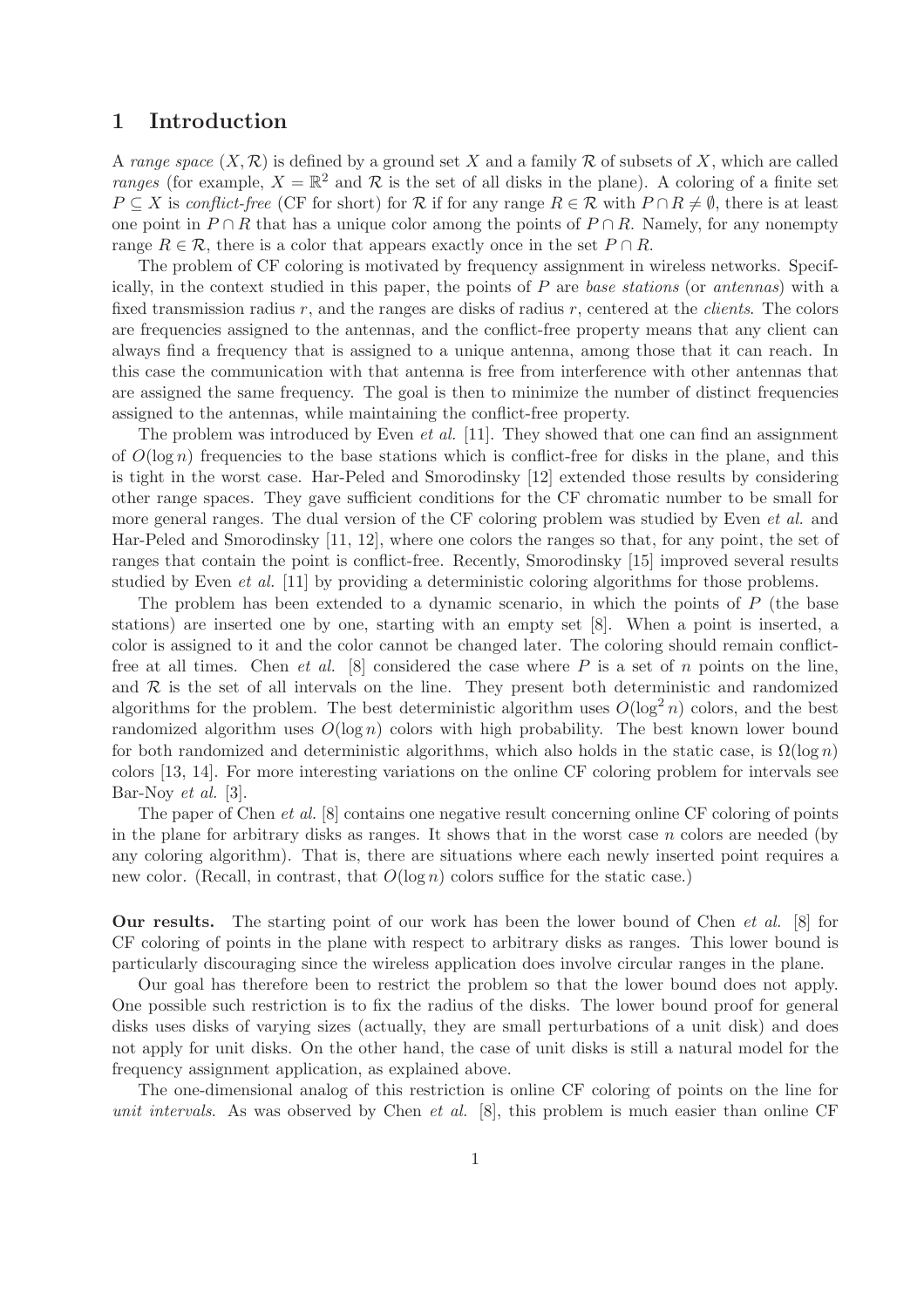coloring for arbitrary intervals, and can be solved by a simple deterministic algorithm that uses only  $O(\log n)$  colors.

Our main result, presented in Section 4, is a randomized algorithm for online CF coloring of points in the plane for unit disks, that uses  $O(\log n)$  colors with high probability. The algorithm is a generalization of the randomized algorithm of Chen *et al.* [8] for CF coloring points on the line for intervals. As in the algorithm of Chen *et al.*, we also use the positive integers as the colors, and guarantee that the largest integer in each range is unique. The analysis of our algorithm, however, is more delicate than the one of Chen  $et al.,$  and does make use of the geometry of the problem. It is based on an observation that allows us, in certain cases, to charge a high color assigned to a point, to the disappearance of previously inserted points from the boundary of the convex hull of an appropriate subset of the high-colored points inserted so far. These charges imply that the expected number of points that require color at least j decreases exponentially in j, thereby implying the logarithmic bound on the number of colors.

We start in Section 2 by reviewing the randomized algorithm of Chen *et al.* [8] for CF coloring points on the line for intervals. Then we continue in Section 3 with a related problem of online CF coloring of points in the plane for halfplanes. This is a simple generalization of the one-dimensional CF coloring problem. Indeed, if we restrict the two-dimensional problem to sets  $P$  of points on the upper unit semi-circle, and map the inserted points by projecting them on the  $x$ -axis, then the subsets of  $P$  that can be cut off the unit circle by halfplanes, when projected on the  $x$ -axis, are the same as the subsets of the projected set that can be cut off by intervals, or by complements of intervals.

The case of halfplanes is simpler than that of unit circles. However, it already demonstrates how geometry enters the analysis in a nontrivial manner. We present a randomized algorithm for this problem that uses  $O(\log n)$  colors with high probability. In section 4 we extend this technique to the case of unit disks, using similar machinery.

In Section 5 we extend the approach to the problem of online CF coloring of points in the plane for nearly equal axis-parallel rectangles, namely, rectangles for which the ratio between the largest and the smallest widths, and the ratio between the largest and the smallest heights, are both bounded by some constant. Here too we obtain a coloring that uses, with high probability,  $O(\log n)$  colors.

Notice that the offline version of all the problems we consider in this paper is quite easy. Offline  $CF$  coloring of n points for any of the three kinds of ranges mentioned above can be done with  $O(\log n)$  colors, using, for example, the approach of Har-Peled and Smorodinsky [12]. We recall that the known lower bound to the above problems, which also holds in the static cases, is  $\Omega(\log n)$ colors [11, 13].

Finally in Section 6 we present a deterministic online algorithm for CF coloring with respect to nearly-equal axis-parallel rectangles in the plane. The algorithm uses  $O(\log^3 n)$  colors.

The bounds stated so far are all combinatorial in nature, in the sense that they bound the number of colors produced by the various algorithms. It is also of interest to study the efficiency of the algorithms themselves, an issue that we also address in this paper. Specifically, we show how to implement the algorithms of Sections 3-5 so that it takes  $O(\log^2 n)$  time with high probability to color each newly inserted point, and we show how to implement the deterministic algorithm of Section 6 so that we color each newly inserted point in  $O(\log^2 n)$  (deterministic) time.

A preliminary version of the results in Sections 3, 4, and 5, as well as a deterministic online algorithm for CF coloring with respect to nearly-equal axis-parallel rectangles that uses  $O(\log^{12} n)$ colors, appeared in [7].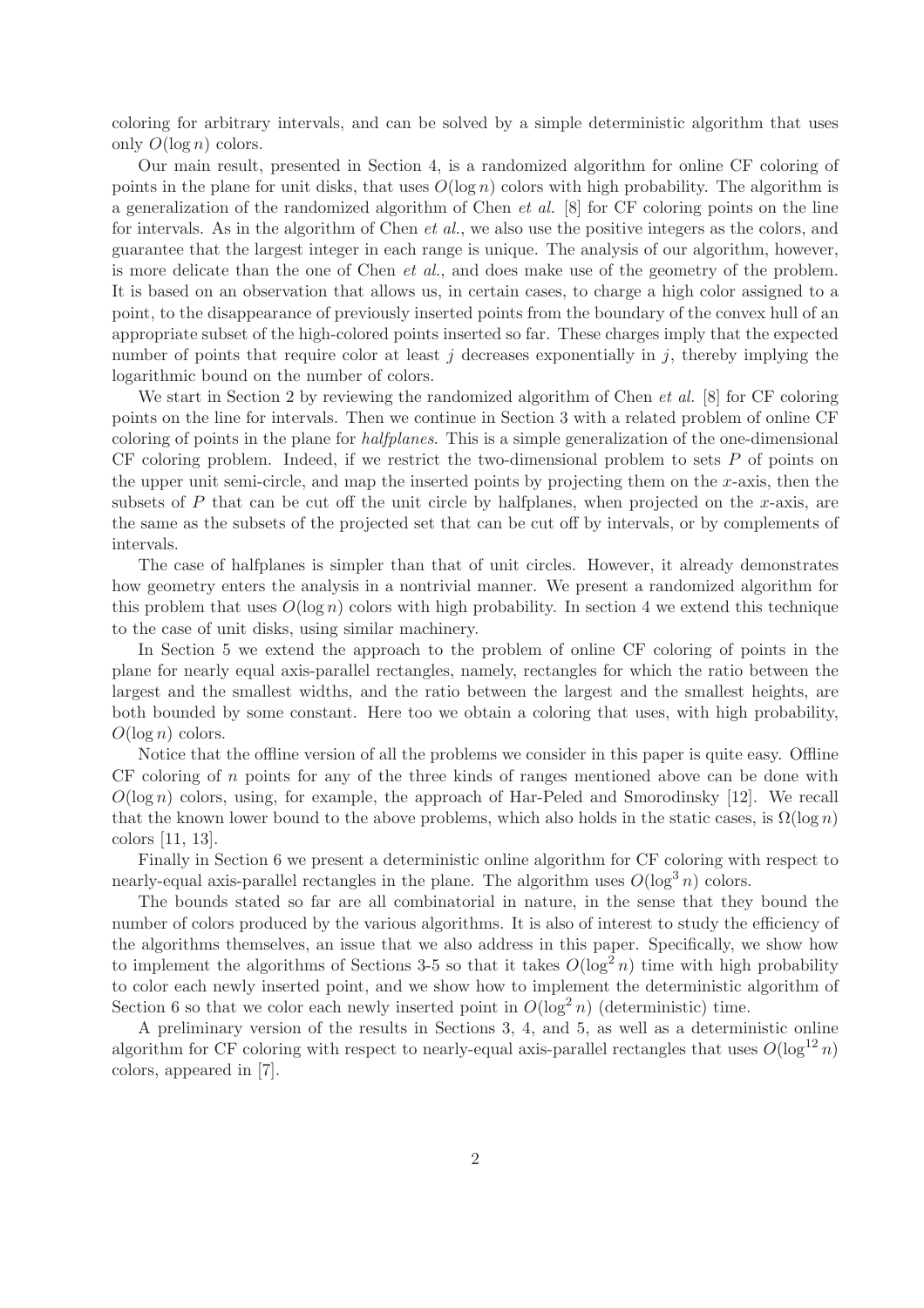Computational model. When analyzing randomized online algorithms, there is a distinction between the oblivious adversary model and the adaptive adversary model. The oblivious adversary must construct the entire input sequence in advance, while the adaptive adversary may choose each input point based on the actions of the online algorithm made so far. We refer the interested reader to Borodin and El-Yaniv [6] for a discussion of these models. The analysis of all our algorithms is in the (weaker) oblivious adversary model. There are no known online algorithms for CF coloring against an adaptive adversary using only  $O(\log n)$  colors. (The  $O(\log n)$  algorithm of Chen et al. [8] for the 1-dimensional case also works only against an oblivious adversary.) In fact, it is an open question of whether one can bound the number of colors used by any of our algorithms when the adversary is adaptive. (This is also open for the randomized algorithm of Chen et al. [8].)

Recently, Bar-Noy et al. [4] suggested a different randomized algorithm for CF coloring with respect to intervals, halfplanes, unit disks, and nearly-equal axis-parallel rectangles. Their algorithms also use  $O(\log n)$  colors, with high probability, against an oblivious adversary, but need fewer random bits than our algorithms.

## 2 Online CF Coloring for Intervals: A Brief Overview

To motivate our 2-dimensional algorithms we first review the randomized algorithm of Chen et al. [8] for online CF coloring of points on the line for interval ranges. As already mentioned, we identify the colors with the integers, so that there is a total order on the set of colors. The coloring produced by the algorithm is such that the maximum color in any (nonempty) interval is unique.

Let p be the next point inserted. We say that p sees a point x (alternatively, p sees the color  $c(x)$  if all the colors of points between p and x (exclusive) have color smaller than  $c(x)$ .<sup>1</sup> We say that p is *eligible* for color m if p does not see m. To give p a color, we scan all colors in increasing order. For each color i, if p is not eligible for color i we continue to color  $i + 1$ . Otherwise, if p is eligible for color i, we set  $c(p) = i$  with probability 1/2, and continue to color  $i+1$  with probability 1/2.

It is easy to prove, by induction on the insertion order, that the maximum color in any interval is unique at any stage. To show that this algorithm uses  $O(\log n)$  colors with high probability, one argues that if the algorithm reaches color  $i$  when processing a point  $p$ , then  $p$  gets the color  $i$  with probability at least  $1/8$ . More formally, let  $C_i$  (resp.,  $C_{\geq i}$ ) be the (random variable) set of points of color i (resp., of color  $\geq i$ ). Then

$$
\mathbf{Pr}\bigg\{p\in C_i\mid p\in C_{\geq i}\bigg\}\geq \frac{1}{8}.
$$

To see this, assume that p is neither the leftmost nor the rightmost point in  $C_{\geq i}$  at the time of its insertion, and let  $q, r$  be its left and right neighbors in that set. In order for p to get color i, it is sufficient that both q and r "advance" to higher colors, and that  $p$  "stays" at color i. The first two events happen together with probability at least  $1/4$ , and the conditional probability of the third event, conditioned on the first two occurring (and on p reaching  $C_{\geq i}$ ), is 1/2, since p does not see color i.<sup>2</sup> Hence, the probability of p to be in  $C_i$ , assuming it is in  $C_{\geq i}$ , is at least 1/8, as claimed (the argument is simpler, and the probability is larger, when  $p$  is the leftmost or rightmost point in  $C_{\geq i}$ ).

<sup>&</sup>lt;sup>1</sup>Alternatively, we can say that p sees x if there is an interval containing p and x and no other point with color higher than the color of  $x$ .

<sup>&</sup>lt;sup>2</sup>Note that this analysis strongly uses the fact that the adversary is oblivious.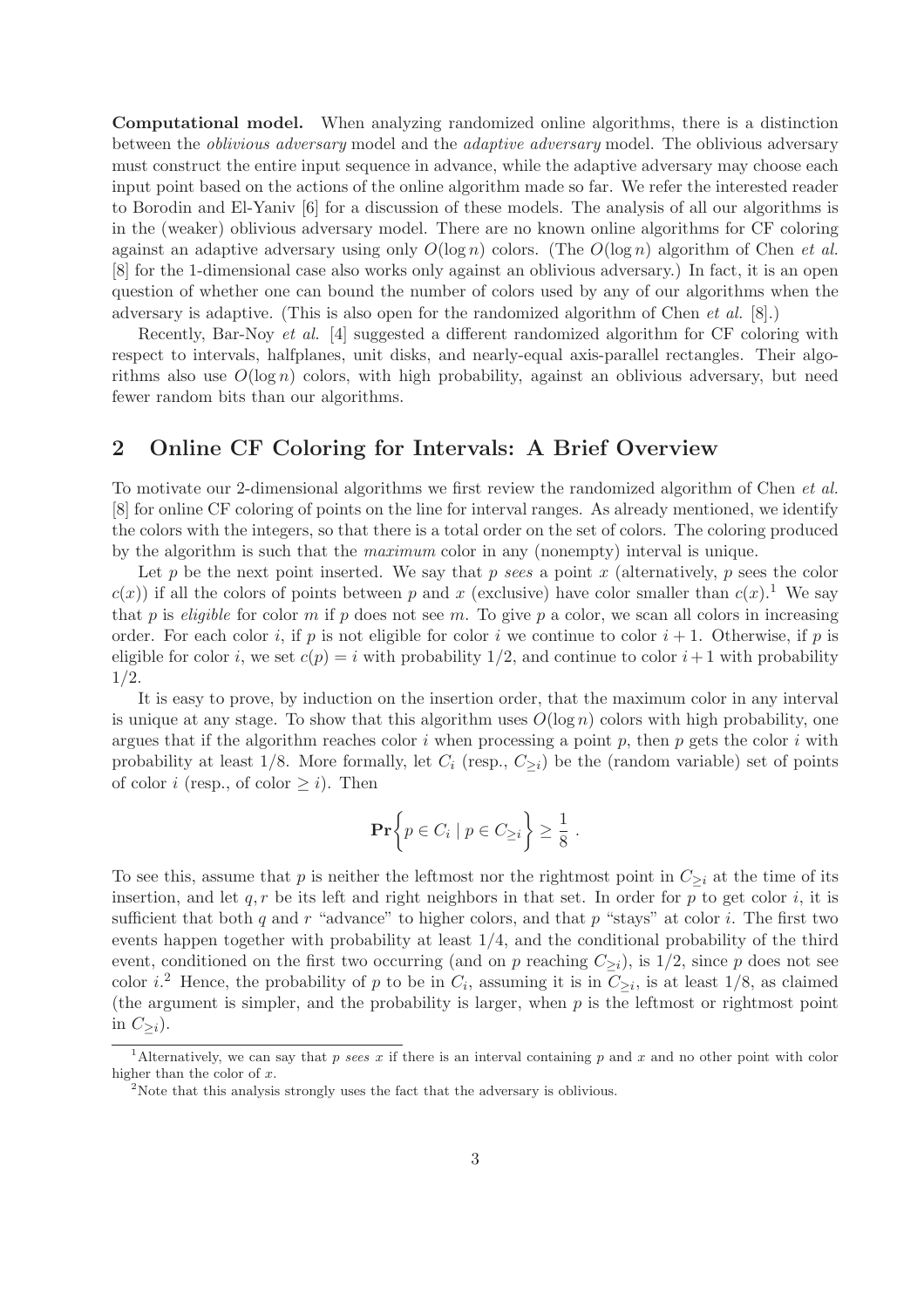This implies that

$$
\mathbf{E}(|C_{\geq i+1}|) \leq \frac{7}{8} \mathbf{E}(|C_{\geq i}|) .
$$

Since  $|C_{\geq 1}| = n$ , we have, for  $i \geq 1$ ,

$$
\mathbf{E}(|C_{\geq i+1}|) \leq \left(\frac{7}{8}\right)^{i} n .
$$

For  $i = c \log_{8/7} n$ , we get that  $\mathbf{E}(|C_{\geq i+1}|) \leq 1/n^{c-1}$ . Hence, by Markov's inequality,

$$
\Pr\bigg\{|C_{\geq i+1}| \geq 1\bigg\} \leq 1/n^{c-1} ,
$$

which shows that, with high probability, the algorithm uses only  $i = O(\log n)$  colors.

**Efficient implementation.** Chen et al.  $[8]$  have not considered at all the issue of an efficient implementation of their algorithm. To supplement their analysis, and to introduce a central tool to be used by our algorithms, we present here such an implementation so that an insertion of a point takes  $O(\log n)$  time. This is done by storing the points in a *cartesian tree T* [16], which is defined recursively as follows. The root of  $T$  contains the point  $p$  of maximum color; the left subtree is a cartesian tree of the points to the left of p or a single leaf if there are no such points, and the right subtree is a cartesian tree of the points to the right of  $p$  or a single leaf if there are no such points. The tree  $T$  is well defined since our coloring guarantees that the maximum in each interval of points which corresponds to a subtree is unique. Note that since we use  $O(\log n)$  colors, the depth of T is  $O(\log n)$ .

Since the symmetric order (inorder) of the points in  $T$  corresponds to the order of the points on the line from left to right, we can use  $T$  as a search tree. Furthermore we can partition the line into disjoint intervals such that each leaf v of T corresponds to one of these intervals, say  $I(v)$ , in the sense that a search with a point  $q \in I(v)$  (q is different from the points already inserted) terminates at v. Thus leaves of T represent gaps between consecutive points, whereas internal nodes represent the point themselves.

To insert a new point p, we first locate the leaf v such that  $p \in I(v)$ . It is straightforward to verify that all colors which p sees correspond to points on the path from the root of  $T$  to v. Indeed, any such point q has the maximum color in some interval containing  $p$ , and thus  $p$  sees q, by definition. Conversely, any point r not on the path is not seen from  $p$ , because the least common ancestor of p and r (which does lie on the path) has larger color, which "hides" r from p. By traversing this path bottom-up we identify all colors for which  $p$  is eligible in increasing order. We flip a coin for each of these colors until we find a color for p.

Finally, we have to add p to T. Let u be the deepest node on the path from v to the root which has a point with color larger than the color of  $p$ . Let  $w$  be the child of  $u$  which is an ancestor of v. (Note that u may be equal to v and then w is not defined.) We allocate a new node  $v_p$  that contains p, and make  $v_p$  a child of u, instead of w. Finally we split the subtree rooted at w into two subtrees, rooted at the two respective children of  $v_p$ . We perform this split as follows.

Let  $x_1, \ldots, x_k$  be the nodes on the path from w to v, whose associated points are to the right of p, ordered by increasing depth. For each  $2 \leq i \leq k$ , we make  $x_i$  the left child of  $x_{i-1}$ , if it is not already the case. The resulting tree, rooted at  $x_1$ , is the right subtree of  $v_p$ . We construct the left subtree of  $v_p$  similarly.

Since the depth of T is  $O(\log n)$  with high probability this algorithm clearly takes  $O(\log n)$  time with high probability, for each newly inserted point.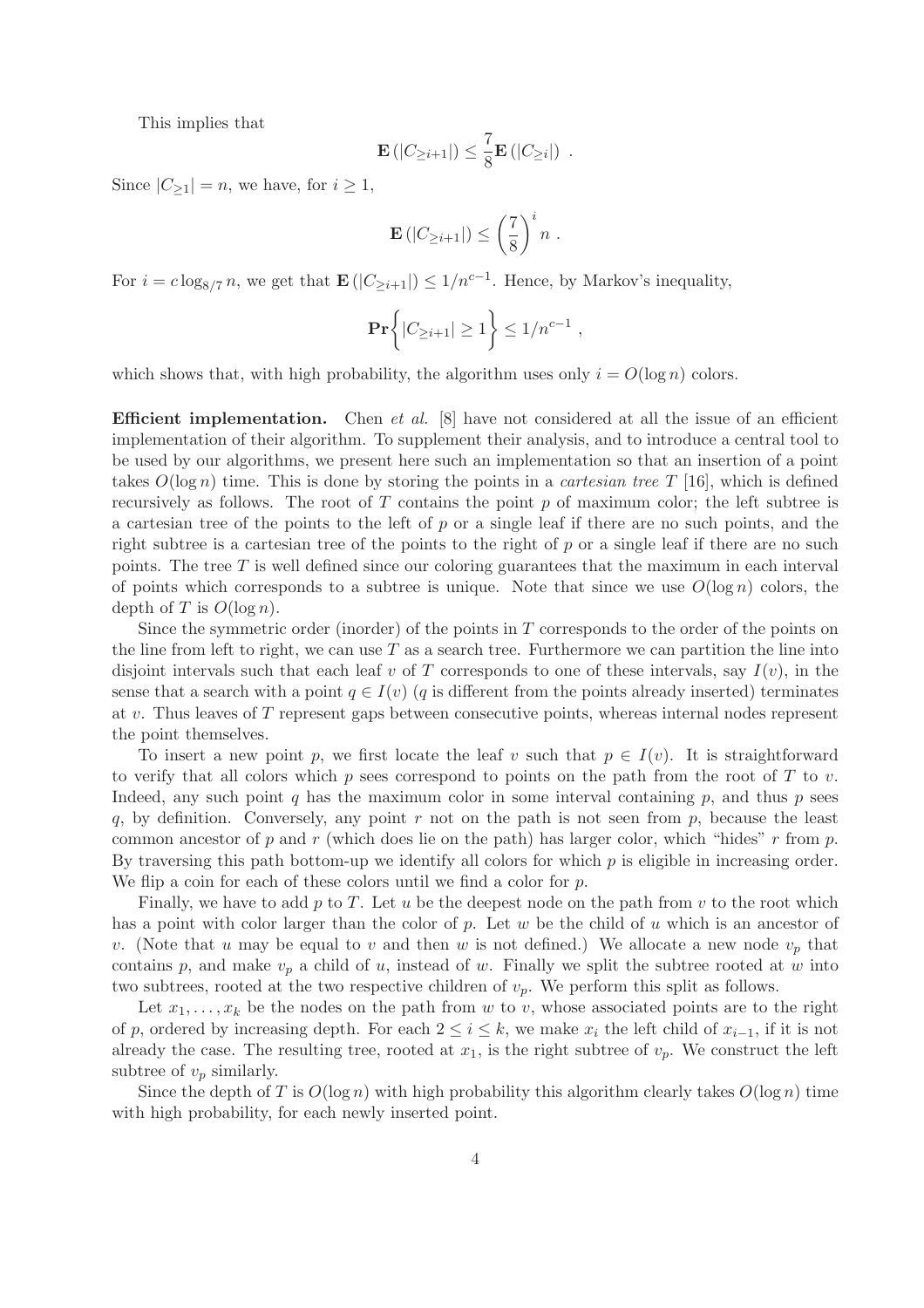## 3 Online CF Coloring for Halfplanes

In this section we present an algorithm for CF coloring points in the plane for halfplane ranges. The algorithm is similar to the one-dimensional algorithm of Section 2 but with a different definition of when a point p sees a color m. To simplify the presentation, we assume that the points of  $P$  are in general position, namely that no three of them are collinear.

Let p be the next point to be inserted. We say that p sees a point x at level i (or i-sees x, for short) if  $c(x) \geq i$  and there is a halfplane h that contains x and p and no other point of color  $\geq i$ . We say that p sees the color c at level i if  $c > i$  and p sees some point of color c at level i. We say that p is eligible for color m if p does not see the color m at level m. Equivalently, p is eligible for color m if each halfplane h containing p either contains no point of color m or contains at least two points of color  $\geq m$ . To give p a color, we scan all colors in increasing order. For each color i, if p is not eligible for color i we continue to color  $i + 1$ . Otherwise, if p is eligible for color i, we set  $c(p) = i$  with probability 1/2, and continue to color  $i + 1$  with probability 1/2.

It is easy to prove by induction that the maximum color in any halfplane is unique at any stage. Indeed, consider a halfplane h at some stage which contains at least two points of maximum color i (among those of the current points in h). Let p be the second inserted point among those lying in h and receiving color i. By definition, when p was inserted it saw color i at level i (with h as a "witness" halfplane), and therefore was not eligible for this color, contradicting the assumption that it got color i.

We next show that the algorithm uses  $O(\log n)$  colors with high probability. Let  $C_i$  (resp.,  $C_{\geq i}$ ) be the set of points of color i (resp., of color  $\geq i$ ). Let  $B_{\geq i} \subseteq C_{\geq i}$  be the set of those points  $p \in C_{\geq i}$ that *i*-see at least four other points of  $C_{\geq i}$  when they are inserted. Let  $E_{\geq i} = C_{\geq i} \setminus B_{\geq i}$ . All these sets are (set-valued) random variables, depending on the random choices made by the algorithm. (Recall that all points of  $C_{\geq i}$  have gone through the eligibility test for color i when they were inserted, some passing and some failing that test.)

**Lemma 3.1.** When the algorithm for coloring point p reaches color i, and p i-sees at least four points of  $C_{\geq i}$  that were inserted before it (i.e.,  $p \in B_{\geq i}$ ), then p must lie outside the convex hull of the previously inserted points of  $C_{\geq i}$ .

*Proof.* Let A be the set of points of  $C_{\geq i}$  inserted before p, and let  $CH(A)$  denote the convex hull of A. Assume to the contrary that  $p \in B_{\geq i}$  and  $p \in CH(A)$ . We claim that p can *i*-see only vertices of  $CH(A)$ . Indeed, if p i-sees an interior point q, then any witness halfplane containing p and q must also contain a vertex of  $CH(A)$ , which has color  $\geq i$ , contradicting the definition of *i*-seeing.

By Carathéodory's Theorem, there exist three vertices  $q_1, q_2, q_3$  of  $CH(A)$  such that p lies in the triangle  $q_1q_2q_3$ . A similar argument to the one just given shows that p cannot *i*-see any other vertex of  $CH(A)$ , contradicting the assumption that  $p \in B_{\geq i}$ . See Figure 1.  $\Box$ 

Let  $f = |C_{\geq i}|$  and let  $p_1, \ldots, p_f$  be the points in  $C_{\geq i}$  in the order in which they were inserted. For  $1 \leq j \leq f$ , let  $K_j = CH(\{p_1, \ldots, p_j\})$  (the convex hull of  $\{p_1, \ldots, p_j\}$ ). By Lemma 3.1, if  $p_j \in B_{\geq i}$  then  $K_j \neq K_{j-1}$ . In this case,  $p_j$  is a vertex of  $K_j$  and all the (at least four) points that p i-sees when it is inserted are consecutive vertices of  $K_{j-1}$ . All these vertices except the first and the last are not vertices of  $K_j$ , and, since the hulls keep growing, nor are they vertices of any  $K_{\ell}$ , for  $\ell > j$ . Thus each point  $p_j \in B_{\geq i}$  removes at least two vertices from  $K_{j-1}$ , and no point of P is removed more than once. See Figure 1. This implies that  $|B_{\geq i}| \leq \frac{1}{2}|C_{\geq i}|$  and thus  $|E_{\geq i}| \geq \frac{1}{2}|C_{\geq i}|$ .

#### Lemma 3.2.

$$
\Pr\bigg\{p\in C_i\mid p\in E_{\geq i}\bigg\}\geq \frac{1}{16}.
$$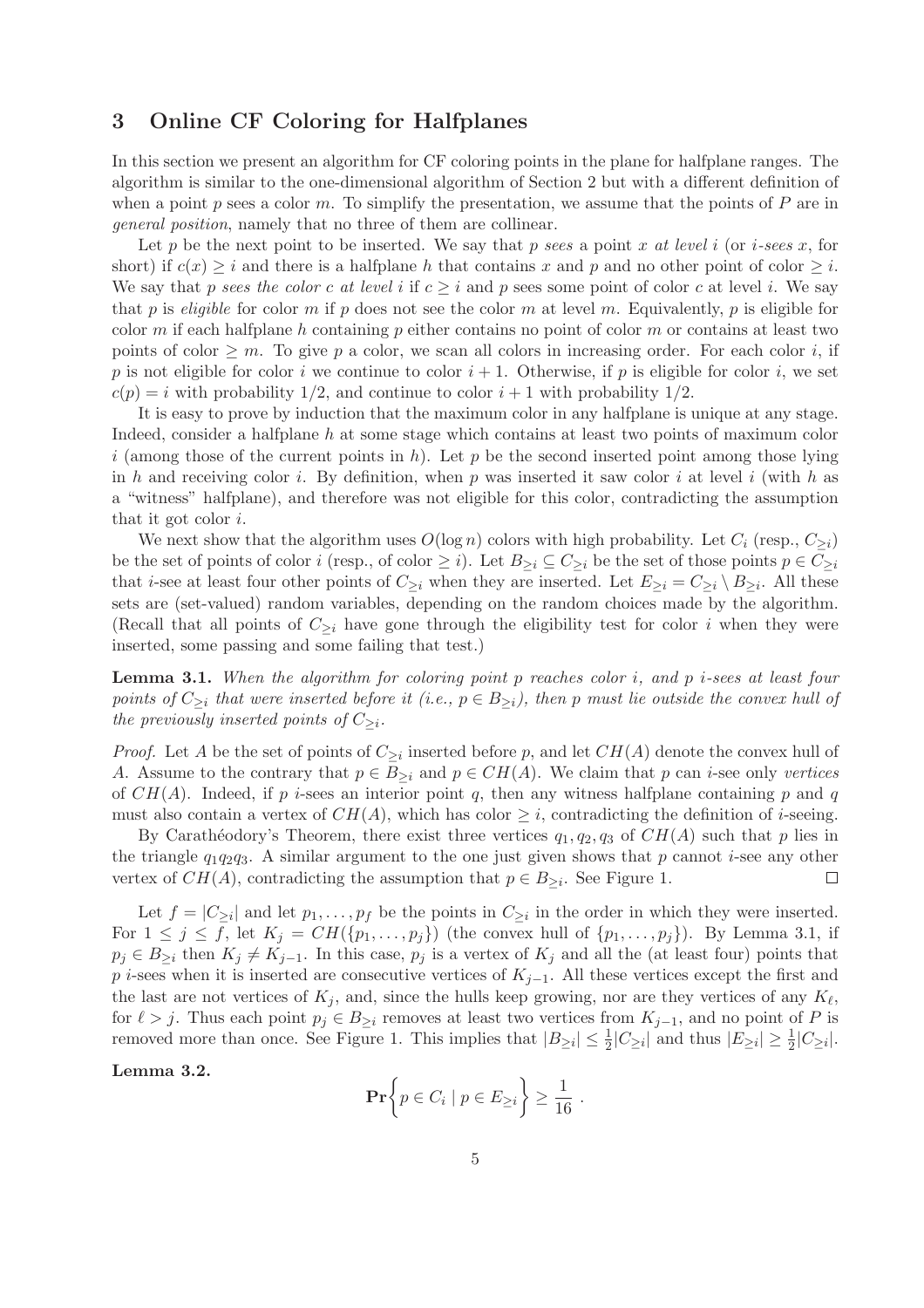

Figure 1: A point  $p \in C_{\geq i}$  and the convex hull of the points in  $C_{\geq i}$  inserted before p. (a) If p is inside the hull then it can *i*-see at most 3 points (hull vertices) of  $C_{\geq i}$ . (b) p is outside the hull and it *i*-sees  $q_1, q_2, q_3$ , and  $q_4$ . Thus p is in  $B_{\geq i}$ , and its insertion removes  $q_2$  and  $q_3$  from the hull boundary.

*Proof.* Fix the set  $C_{\geq i}$  and consider only the coin flips that assign colors to the points of  $C_{\geq i}$ , after the points did reach  $C_{\geq i}$  (note that, once  $C_{\geq i}$  is fixed, the subsets  $B_{\geq i}$  and  $E_{\geq i}$  are also determined). Assume that  $p \in E_{\geq i}$ . By definition, the probability that p gets color i is 1/2 the probability that  $p$  is eligible for color  $i$ .

Point p is eligible for color i if all the points of  $C_{\geq i}$  that it i-sees when it is inserted did not get color i (note that this is only a sufficient condition). Since p i-sees at most three points of  $C_{\geq i}$ , the probability that none of them got color  $i$  is at least  $1/8$ .  $\Box$ 

We thus obtain the following theorem.

Theorem 3.3. The online CF coloring algorithm of points for halfplane ranges, presented in this section, uses  $O(\log n)$  colors with high probability. More precisely, it uses at most c  $\log n$  colors with probability at least  $1 - \frac{1}{n^{\alpha c}}$ , where  $\alpha$  is some absolute constant.

*Proof.* Using the same notation as above, since  $|E_{\geq i}| \geq |C_{\geq i}|/2$ , and since by Lemma 3.2 a point in  $E_{\geq i}$  gets color i with probability  $\geq 1/16$ , we obtain that

$$
\mathbf{E}(|C_{\geq i+1}|) \leq \left(1 - \frac{1}{32}\right) \mathbf{E}(|C_{\geq i}|) .
$$

Since  $|C_{\geq 1}| = n$ , we have, for  $i \geq 1$ ,

$$
\mathbf{E}\left(|C_{\geq i+1}|\right) \leq \left(\frac{31}{32}\right)^{i} n .
$$

For  $i = b \log_{32/31} n$ , we get that  $\mathbf{E}(|C_{\geq i+1}|) \leq 1/n^{b-1}$ . Hence, by Markov's inequality,

$$
\Pr\bigg\{|C_{\geq i+1}| \geq 1\bigg\} \leq 1/n^{b-1},
$$

from which the theorem follows.

**Efficient implementation.** When a new point p arrives, we need to determine efficiently if it is eligible for color m; that is, whether it sees m at level m. Recall that p sees m at level m if and only if there is a halfplane h containing p, another point, say x, of color m, and no other point of  $color > m$ .

 $\Box$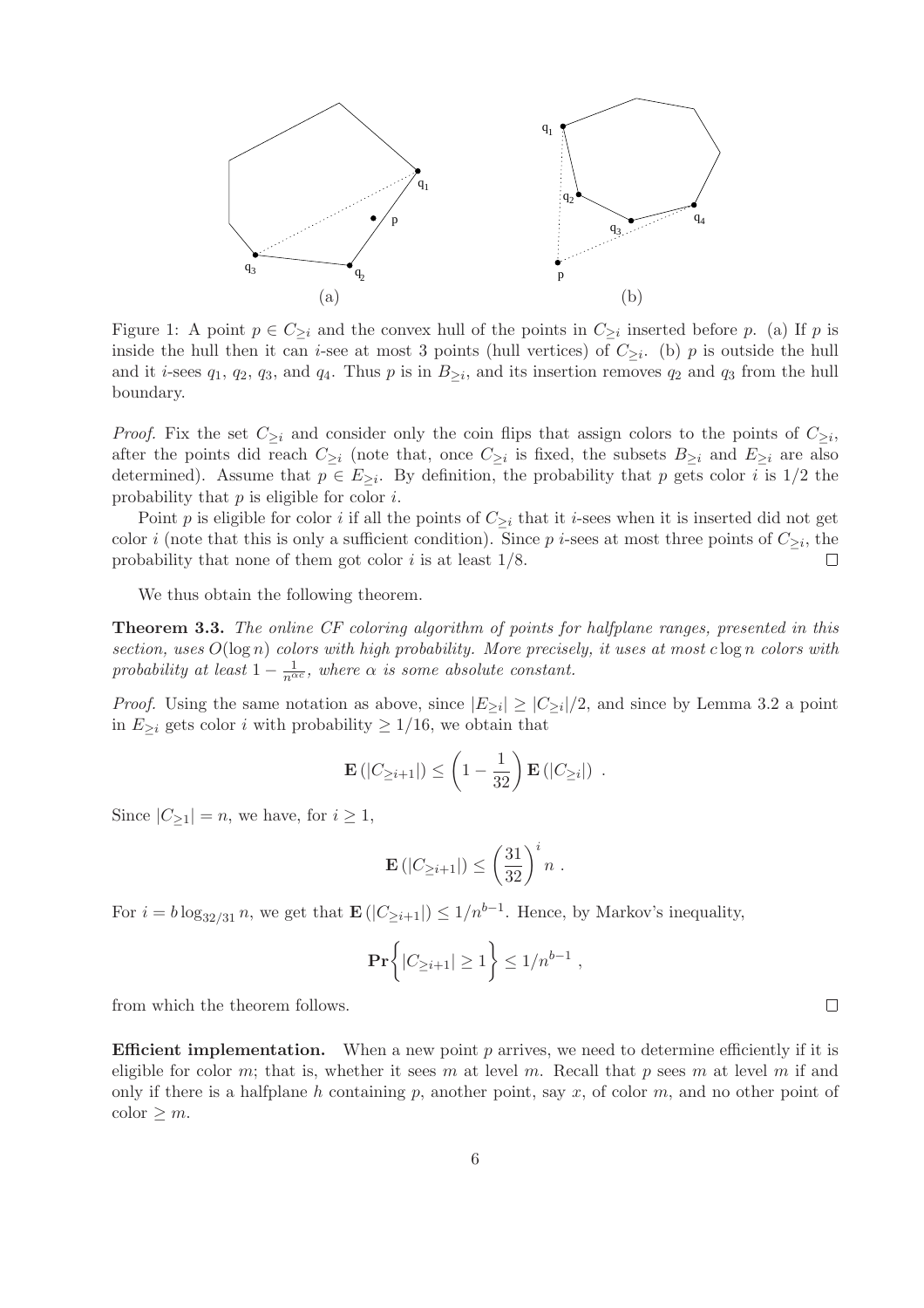In the dual plane, each point x inserted so far (including p itself) is mapped to a line  $\ell_x$ , and we associate with  $\ell_x$  the color of x. Let  $L_{\geq m}$  denote the set of all lines inserted so far, whose color is at least m (equivalently, the lines which have reached level m). Let  $\mathcal{A}_{\geq m}$  denote the arrangement of these lines. We want to decide whether there exists a point  $h$  such that either above  $h$  or below h there are exactly two lines of  $L_{\geq m}$ , so that one of them is  $\ell_p$  and the other has color m. We focus on the test above  $h$ ; the other case is treated in a fully symmetric manner.

To perform this decision, we maintain the upper envelope  $E$  (level 0) and the level just below it (level 1) of the arrangement  $\mathcal{A}_{\geq m}$ . Each of these levels is an x-monotone connected sequence of segments, delimited by vertices of the arrangement. Note that the vertices of  $E$  also delimit segments of level 1 (which have additional vertices at level 1 too). See Figure 3. We can naturally split the segments of level 1 into subsequences, where each subsequence is a convex chain of segments, starting and ending at two respective adjacent vertices a, b of E. Let  $\ell$  be the line containing a and  $b$ ; it contributes the segment  $ab$  to the envelope. We call the subsequence of segments of level 1 from a to b the pocket of  $\ell$ .

The decision involving a newly inserted point  $p$  is then carried out as follows. We test whether  $\ell_p$  intersects the current upper envelope E. If so, we test whether any of the lines that lie on E below  $\ell_p$  (including the at most two lines that  $\ell_p$  crosses on E) has color m. If so, then, as easily verified, p is not eligible for color m, and otherwise it is eligible. See Figure 3(a). If  $\ell_p$  does not intersect  $E$  then it is eligible for color  $m$  if and only if it does not intersect any pocket of a line of level m. See Figure 3(b). The following lemma specifies where these pockets may be located.



Figure 2: Adding a dual line  $\ell_p$  and testing the eligibility of p for color m. The pockets of the first level are highlighted. (a)  $\ell_p$  crosses the upper envelope. (b)  $\ell_p$  passes below the upper envelope.

**Lemma 3.4.** Let  $\ell$  be a line which does not intersect the upper envelope  $E$  of a set of lines  $L$ . Let b be the vertex on E such that the slope of the line  $\ell'$  preceding b on E is smaller than the slope of  $\ell$ , and the slope of the line  $\ell''$  following b on E is larger than b. Then  $\ell$  can intersect only the pockets of  $\ell'$  and  $\ell''$ .

Proof. The line  $\ell$  cannot intersect the line  $\ell''$  to the right of b since its slope is smaller than that of  $\ell''$ . Therefore, the only pocket that  $\ell$  can intersect to the right of b is the pocket of  $\ell''$ . Symmetrically, the only pocket that  $\ell$  can intersect to the left of b is the pocket of  $\ell'$ .  $\Box$ 

Hence, to determine whether  $\ell_p$  is eligible for color m when  $\ell_p$  does not intersect the upper envelope  $E$ , we locate, using binary search over the vertices of  $E$ , the vertex b for which the slope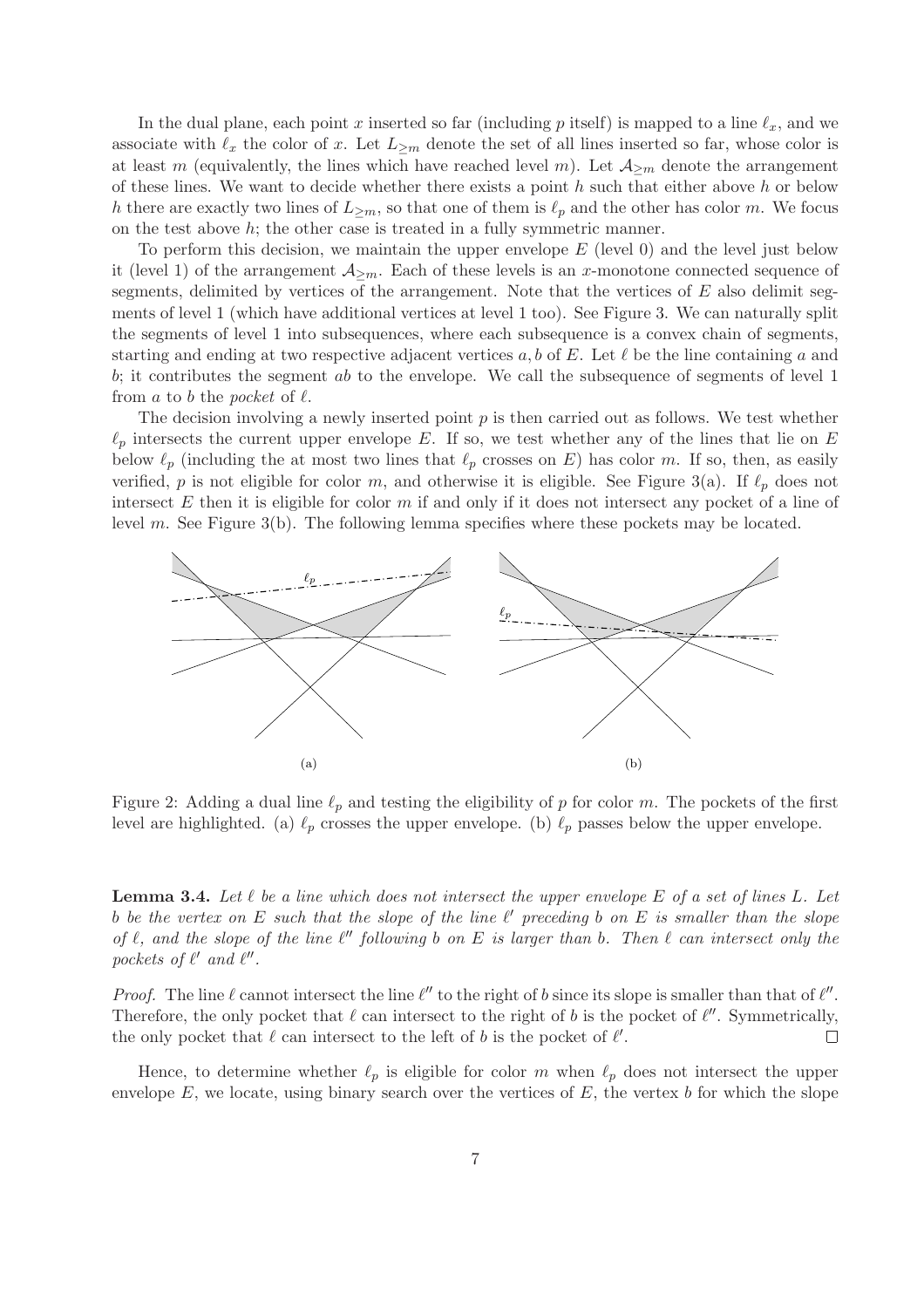of  $\ell$  lies between the slopes of its two incident lines,  $\ell', \ell''$ . Then, if  $\ell'$  (resp.,  $\ell'$ ) has color m, we test whether  $\ell_p$  crosses its pocket, If so, then p is not eligible for color m, and otherwise it is eligible.

To implement this algorithm, we maintain the vertices and segments of the upper envelope  $E$ of  $L_{\geq m}$  in a balanced search tree  $T_m^0$ . Each internal node of  $T_m^0$  also maintains the minimum color of a segment (i.e., of the line containing the segment) in its subtree. With this data structure, it is easy to determine whether  $\ell_p$  intersects the upper envelope and, if it does, to determine the smallest color of a line in the portion of the envelope below  $\ell_p$ , in overall  $O(\log n)$  time.

For each line of color  $m$  on the envelope, we maintain the chain of level-1 segments in its pocket, also in a balanced search tree. If  $\ell_p$  does not intersect E, then we find, by binary search, the vertex b on the envelope, as specified in Lemma 3.4 above. Then we check, for each of the two lines incident to b, whether it is of color m, and, if so, whether  $\ell_p$  intersects its pocket. We do the latter step by searching in the tree of the pocket. Altogether, this test takes  $O(\log n)$  time.

When a new line gets color m, we also insert it into the data structures of  $L_{\geq j}$  from every  $j \leq m$ . Each such insertion may require splitting and concatenating a few search trees (the one representing the envelope, and up to two representing the pockets that  $\ell_p$  crosses). Using an implementation which supports these operations, we can perform each insertion in  $O(\log n)$  time for each threshold color m. Since by Theorem 3.3 the number of colors is  $O(\log n)$  with high probability, we obtain that the overall cost per insertion is  $O(\log^2 n)$  time with high probability.

#### 4 Online CF Coloring for Congruent Disks

We next extend the analysis of the preceding section to the case where the ranges are congruent disks of common radius 1, say. We tile the plane with axis-parallel squares of side  $1/2$ , and assign to each of them a color class, so that no unit disk intersects two distinct squares with the same color class, and so that the total number of classes is a constant. Within each square we color the points independently, using the colors of the class assigned to the square.

Let  $Q$  be a square in the tiling. The coloring procedure for points in  $Q$  is identical to the one given for halfplanes, except that we say that p i-sees a point x if  $c(x) \geq i$  and there is a unit disk D that contains x and p and no other point of color  $\geq i$ . We say that p *i*-sees the color c at level i if  $c \geq i$  and p sees some point of color c at level i. We say that p is *eligible* for color m if p does not m-see the color m, and apply the online coloring algorithm of Section 3 to the points in Q.

Correctness follows by induction, as in the preceding section, showing that for any unit disk D that contains points from a square Q, the maximum color of the points of  $Q \cap D$  is unique.

We next bound the number of colors used by the algorithm. For any unit disk  $D$  that intersects  $Q$ , the center of D lies in an axis-parallel square  $Q_0$  that is concentric with  $Q$  and has side length 5/2. Partition  $Q_0$  into four disjoint equal sub-squares,  $Q_0^1, \ldots, Q_0^4$ , each an axis-parallel square of side length 5/4, and all having the center of Q as a common vertex. See Figure 3. Let  $o^1, \ldots, o^4$  be the centers of  $Q_0^1, \ldots, Q_0^4$ , respectively. It is easy to check that a unit disk centered at  $o^d$  contains  $Q_0^d$ , for  $d = 1, \ldots, 4$ . This implies that each unit disk which intersects Q, contains at least one of 0 the points  $o^1, \ldots, o^4$ . We arbitrarily associate each such unit disk with one of the points among  $o^1, \ldots, o^4$  that it contains. We denote by  $\mathcal{D}^d$  the set of unit disks associated with  $o^d$ . The following is a crucial property of this partitioning.

**Lemma 4.1.** Let  $K^d$  denote the convex cone with apex  $o^d$  spanned by Q, for  $d = 1, ..., 4$ . Then, for any pair of disks  $D, D' \in \mathcal{D}^d$ , the intersection  $\partial D \cap \partial D' \cap K^d$  consists of at most one point.

*Proof.* Note that the opening angle of each of the cones  $K^d$  is smaller than  $\pi/2$ . Assume to the contrary that  $\partial D \cap \partial D' \cap K^d$  contains two points, say x and y. Then  $D \cap D' \cap K^d$  contains the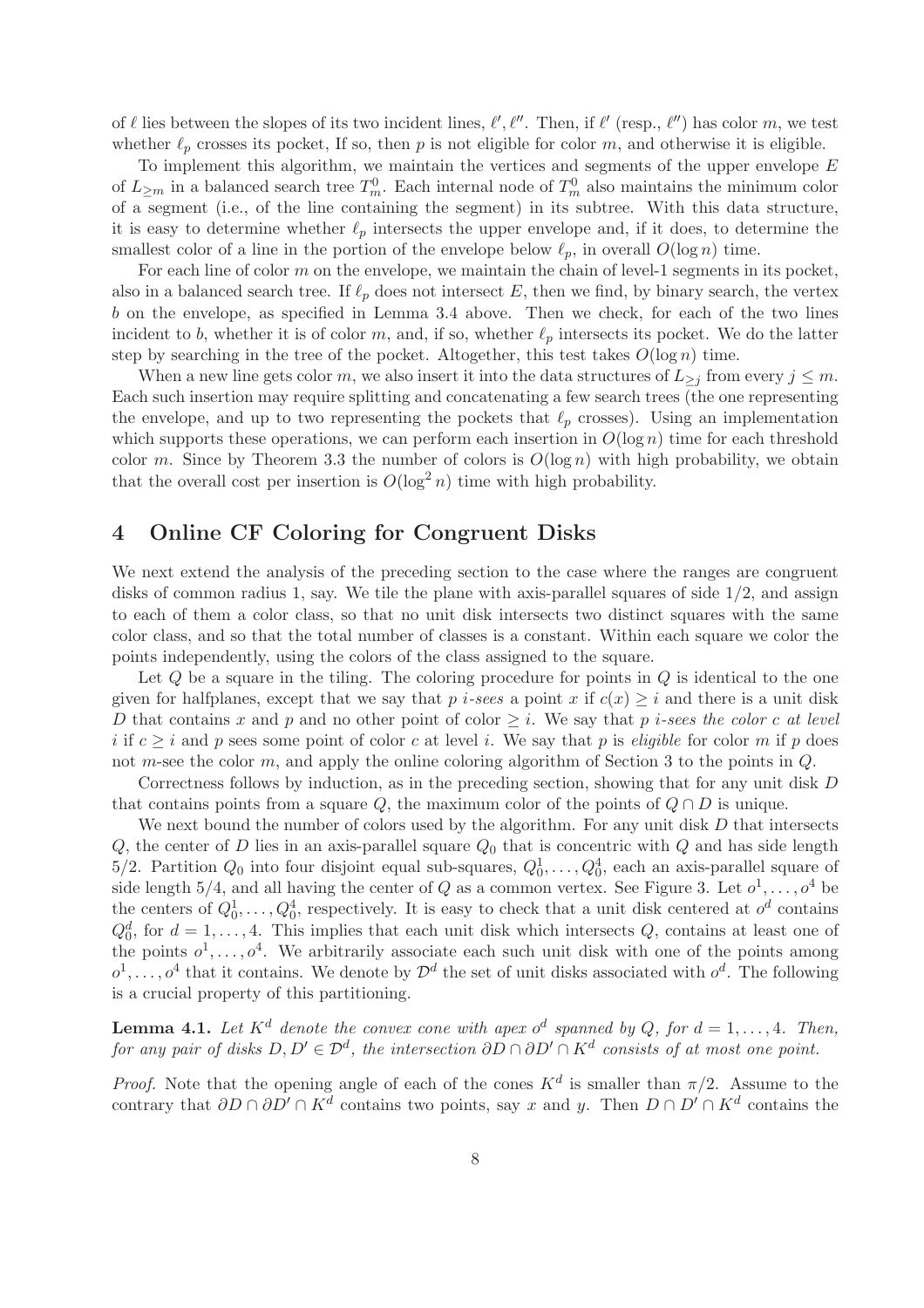

Figure 3: The partition of  $Q_0$  into four sub-squares and the corresponding stabbing points  $o^d$ . The cone  $K^1$  with apex  $o^1$  spanned by Q is also shown.



Figure 4: If  $o^d \in D \cap D'$ , the angle  $\angle x o^d y$  has to be obtuse.

triangle  $xo^dy$ , which is easily seen to imply that the angle ∠ $xo^dy$  is greater than  $\pi/2$ ; see Figure 4. This however is impossible, since this angle is smaller than the opening angle of  $K^d$ .

Let  $C_i$  (resp.,  $C_{\geq i}$ ) be the random variable which is equal to the set of points of color i (resp., of color  $\geq i$ ). Let  $B_{\geq i} \subseteq C_{\geq i}$  be the random variable that consists of any point  $p \in C_{\geq i}$  that *i*-sees more than 36 other points of  $C_{\geq i}$  when it is inserted. Let  $E_{\geq i} = C_{\geq i} \setminus B_{\geq i}$ .

In section 3 we controlled the sizes of the analogous sets  $B_{\geq i}$ ,  $E_{\geq i}$  by arguing that when a point of  $B_{\geq i}$  is inserted, it removes at least two points from being vertices of the convex hull of  $C_{\geq i}$  from this point on. To extend the argument to the case of unit disks, we replace the notion of convex hull vertices by *d*-maximal vertices, defined as follows.

Let I be a set of points in Q. For  $d = 1, 2, ..., 4$ , we define a point  $p \in I$  to be d-maximal if there is a disk in  $\mathcal{D}^d$  that contains p and no other point of I. Let  $M^d(I)$  denote the subset of the  $d$ -maximal points in  $I$ .

**Lemma 4.2.** Let  $f = |C_{\geq i}|$  and let  $p_1, \ldots, p_f$  be the points in  $C_{\geq i}$  in the order in which they are inserted. Let  $A_j^d = M^d({p_1, ..., p_j})$  for  $d = 1, 2, 3, 4$ . If  $p_j \in B_{\geq i}$  then for some  $d = 1, 2, 3, 4$ ,  $|A_{j-1}^d \setminus A_j^d| \geq 8$ . Moreover, the points of  $A_{j-1}^d \setminus A_j^d$  will never again become d-maximal.

*Proof.* Since  $p_j \in B_{\geq i}$ ,  $p_j$  *i*-sees at least 37 points  $p_\ell$ ,  $\ell < j$ . That is, for each such point  $p_\ell$ , there exists a unit disk  $D_{\ell}$  containing only  $p_j$  and  $p_{\ell}$ , among all points  $p_1, \ldots, p_j$ . For  $d = 1, 2, 3, 4$ , let  $H^d$ denote the subset of points  $p_\ell$  for which the disk  $D_\ell$  is in  $\mathcal{D}^d$ . Clearly, for at least one  $d \in \{1, 2, 3, 4\}$ ,  $|H^d| \geq 10$ . Without loss of generality, assume that  $|H^1| \geq 10$ . It also follows by definition that the points in  $H^1$  are 1-maximal in  $\{p_1, \ldots, p_{i-1}\}.$ 

Let  $m := |H^1|$  and let us also denote the points in  $H^1$  by  $q_1, \ldots, q_m$ . Let  $D_i \in \mathcal{D}^1$  be the unit disk that contains  $p_j$  and  $q_i$ , and let  $\gamma_i$  denote the circle bounding  $D_i$ , for  $i = 1, \ldots, m$ .

Consider the situation in polar coordinates about the center  $o = o^d$ . Let  $\theta_1 < \theta_2$  be the orientations of the two rays bounding the cone  $K^d$  defined in Lemma 4.1. We regard each  $\gamma_i$  as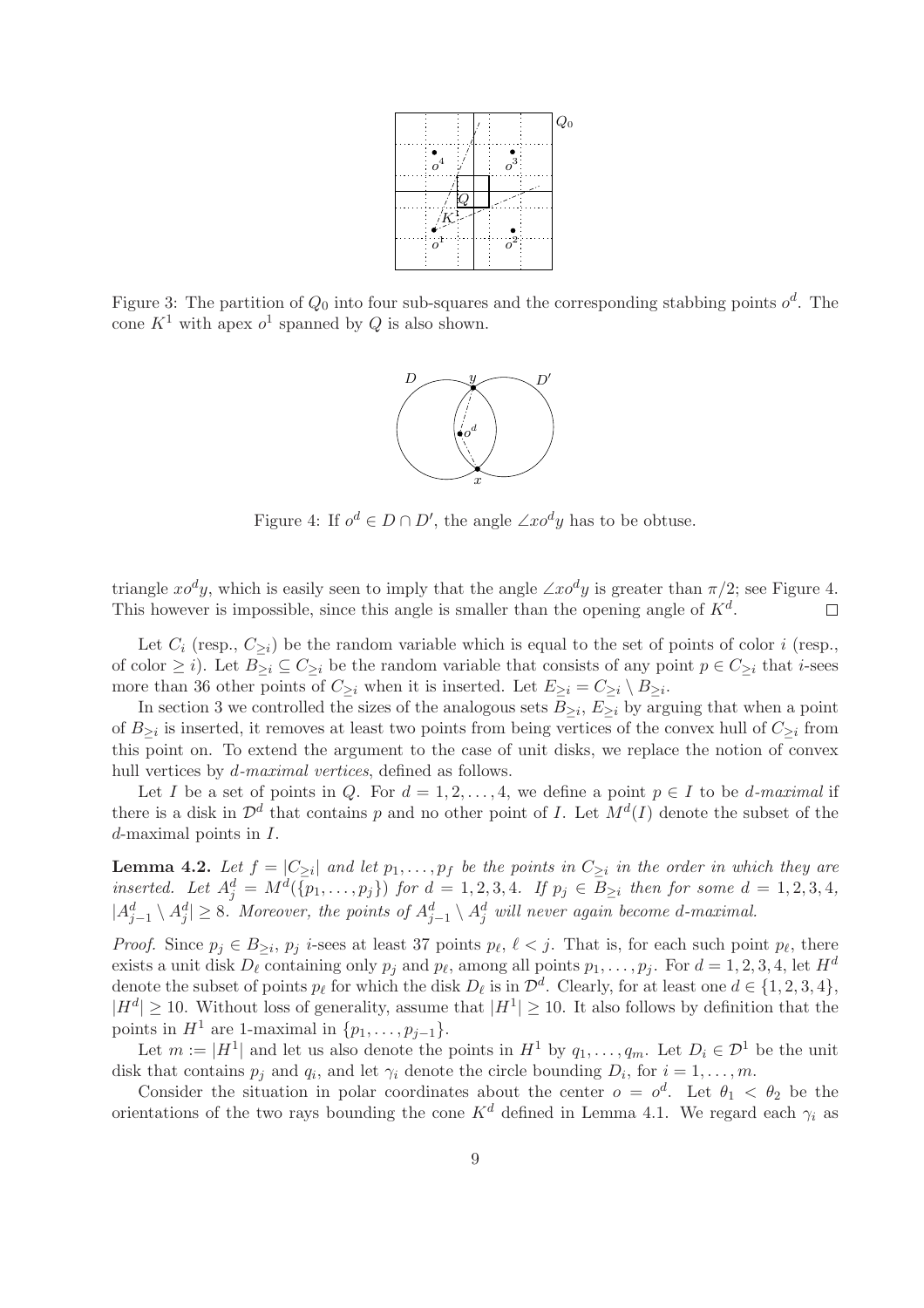

Figure 5: Illustrating the proof of Lemma 4.2. After inserting  $p_i$  every maximal point that it *i*-sees, except for the first and last in the  $\theta$ -order, stops being maximal.

the graph of a function  $\rho = \gamma_i(\theta)$ , for  $\theta_1 \le \theta \le \theta_2$ . By Lemma 4.1, these graphs form a collection of  $\theta$ -monotone *pseudolines*. By construction,  $p_j$  lies below (in the  $\rho$ -direction) all the graphs  $\gamma_i$ . Furthermore we can choose the disks  $D_i$  so that each point  $q_i$  lies on  $\gamma_i$  and above all the other graphs  $\gamma_j$ . That is,  $p_j$  lies below the lower envelope of the  $\gamma_i$ 's, and the points  $q_i$  lie on the upper envelope of these arcs.

Without loss of generality, assume that the clockwise order (about  $o^d$ ) of the points  $q_i$  along the envelope is  $q_1, \ldots, q_m$ . Let r be the index for which the  $\theta$ -coordinate of p lies between those of  $q_r$  and  $q_{r+1}$ . We claim that all the points of  $H^1$ , except possibly for  $q_1$  and  $q_m$ , are not in  $A_j^1$ .

Suppose, contrary to what the claim asserts, that there exists a unit disk  $D \in \mathcal{D}^1$  that contains  $q = q_{\ell}$  for some  $1 < \ell < m$  but does not contain any other point of  $\{p_1, \ldots, p_j\}$ . Assume also that  $\ell \leq r$ , and let  $\gamma$  be the boundary of D.

The arc  $\gamma$  then passes below  $q_1$ , above q, and below  $p_i$ . On the other hand, the arc  $\gamma_1$  passes above  $q_1$ , below q, and above  $p_j$ . Since  $q_1, q, p_j$  appear in this clockwise order about  $o^d$ ,  $\gamma$  and  $\gamma_1$ must intersect twice in  $K^1$ , contradicting the pseudoline property of these arcs. See Figure 5. The case where  $j \geq r+1$  is treated similarly, with  $q_m$  playing the role of  $q_1$ .

 $\Box$ 

The second assertion is obvious.

Each point in  $C_{\geq i}$  can leave  $A_j^d$  at most once, for each  $d = 1, 2, 3, 4$ . Therefore Lemma 4.2 implies that  $|B_{\geq i}| \leq 4|C_{\geq i}|/8 = |C_{\geq i}|/2$ . From here on, the proof continues exactly as in Section 3, leading to the following theorem.

Theorem 4.3. The CF coloring algorithm of points for congruent disks presented in this section uses  $O(\log n)$  colors with high probability. More precisely, it uses at most clog n colors with probability at least  $1 - \frac{1}{n^{\alpha c}}$ , where  $\alpha$  is some absolute constant.

**Efficient implementation.** When a new point  $p$  arrives, we need to determine efficiently if it is eligible for color m; that is, whether it sees m at level m. Recall that here p sees m at level m if and only if there is a disk of radius 1 containing  $p$ , another point, say  $x$ , of color  $m$ , and no other point of color  $\geq m$ .

A disk D of radius 1 whose center is in Q contains all points in Q. Such a disk could be an evidence that p sees m at level m if and only if there is only one point of level  $\geq m$  and this point is actually of level  $m$ . We can easily detemine whether this is the case by maintaining the number of points of color  $\geq m$  for every m.

We partition the disks whose center is outside  $Q$  into four groups (See Figure 3).

1. Disks D such that the y-coordinate of their center is larger than the y-coordinate of the upper edge of Q.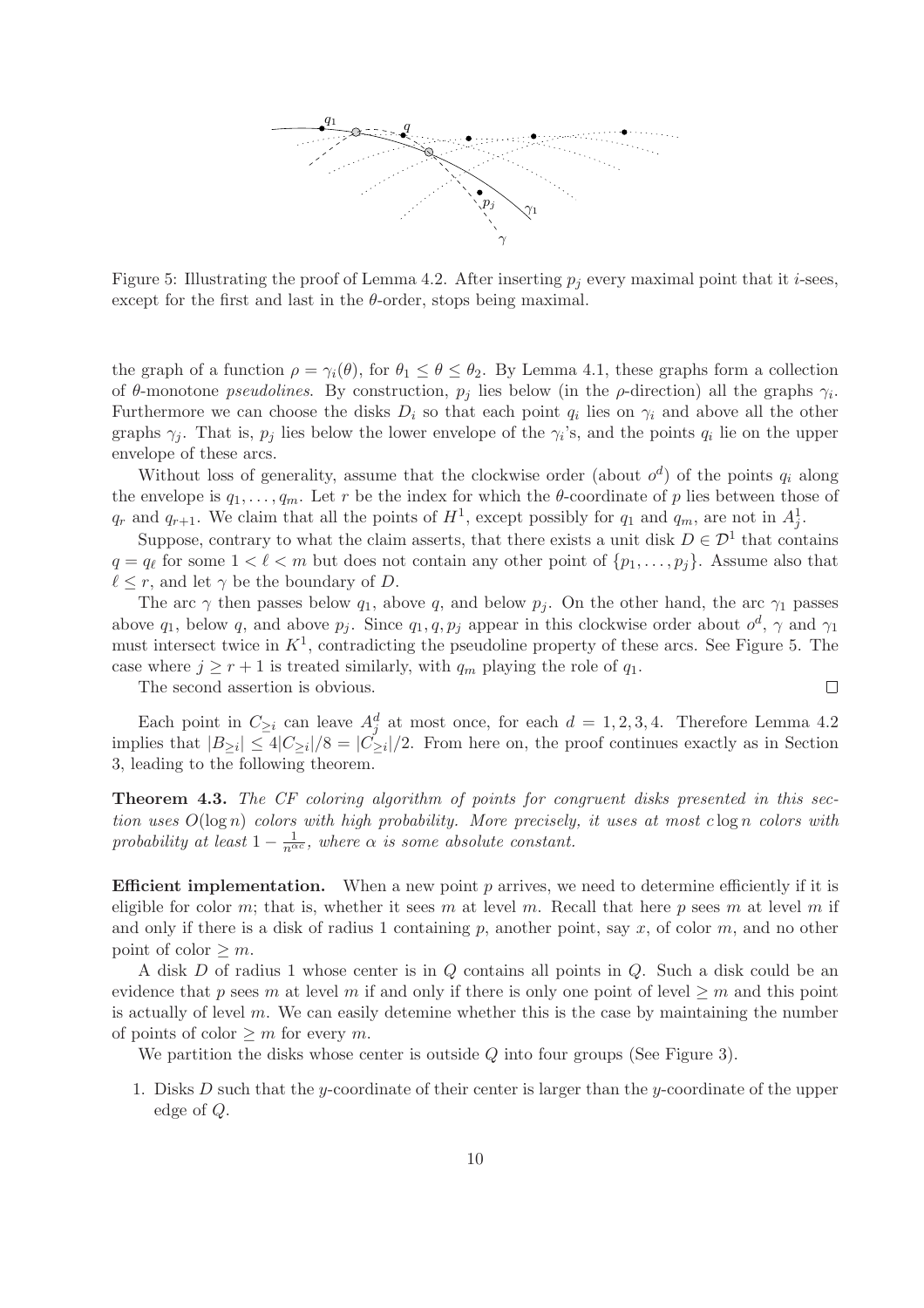- 2. Disks D such that the y-coordinate of their center is smaller than the y-coordinate of the bottom edge of Q.
- 3. Disks D such that the y-coordinate of their center is between the y-coordinate of the bottom edge of  $Q$  and the y-coordinate of the top edge of  $Q$ , and the x-coordinate of their center is larger than the x-coordinate of the right edge of Q.
- 4. Disks D such that the y-coordinate of their center is between the y-coordinate of the bottom edge of  $Q$  and the y-coordinate of the top edge of  $Q$ , and the x-coordinate of their center is smaller than the x-coordinate of the left edge of  $Q$ .

Consider disks D of the first group. Disks of the other groups are treated analogously. Clearly,  $D \cap Q$  is contained in the lower half of D. So for such disks it is enough to check whether their lower half contains p, another point, say x, of color m, and no other point of color  $\geq m$ .

To check this we switch to the dual plane, where each point  $x$  inserted so far (including  $p$  itself) is mapped to the upper half of a disk  $D_x$  of radius 1 centered at x. We associate with  $D_x$  the color of x. Let  $\mathcal{D}_{\geq m}$  denote the set of all half disks inserted so far, whose color is at least m. Let  $\mathcal{A}_{\geq m}$  denote the arrangement of these disks. We want to decide whether there exists a point  $h \in Q$ which is contained in exactly two half disks, one of which is the disk  $D_p$  corresponding to the new point p, and another disk  $D_x$  of a point x colored m.

We perform this test analogously to our implementation of the algorithm of Section 2. The semicircles bounding the upper halves of the disks in  $\mathcal{D}_{\geq m}$  form a collection of pseudo-segments (that is, each pair intersect at most once), which can easily be extended to pseudo-lines. We maintain the upper envelope of the semicircles bounding the upper half-disks, and the pockets associated with each semicircle that appears on the envelope, as balanced search trees. The algorithm uses these search trees is a manner analogous to the algorithm of Section 2, where we define a semicircle  $\gamma_1$  to have "slope" larger than the slope of a semicircle  $\gamma_2$ , if  $\gamma_1$  and  $\gamma_2$  intersect, and  $\gamma_1$  is above  $\gamma_2$  to the left of their intersection.

It is easy to verify that the algorithm, appropriately modified, takes  $O(\log^2 n)$  time with high probability for each inserted point, as above.

#### 5 Online CF Coloring for Nearly Equal Axis-parallel Rectangles

A (possibly infinite) family  $\mathcal F$  of axis-parallel rectangles is a *family of nearly-equal* axis-parallel rectangles, if there exists some positive constant  $\alpha$ , such that the ratio between the largest width and the smallest width of the rectangles of  $\mathcal F$ , and the ratio between the largest height and smallest height of the rectangles of  $\mathcal F$ , are both at most  $\alpha$ .

Consider a family  $\mathcal F$  of nearly-equal axis-parallel rectangles. By scaling the coordinate axes, we may assume that the width and the height of any rectangle in  $\mathcal F$  lie in  $[1, \alpha]$ . We tile the plane with an axis-parallel square grid whose cells have side length  $1/2$ . This ensures that both the width and the height of any rectangle in  $\mathcal F$  are larger than the side length of a square tile of the grid. We assign to each grid tile a color class, so that no rectangle in  $\mathcal F$  intersects two distinct grid tiles with the same color class. As in the case of unit disks, it is easy to verify that a constant number (indeed,  $O(\alpha^2)$ ) of color classes suffices. We assign colors to points within each grid tile independently, using the colors of the class assigned to the tile. Let  $Q$  be an arbitrary square tile. By the discussion above, we can assume (without loss of generality) that all the points are inserted into the interior of Q.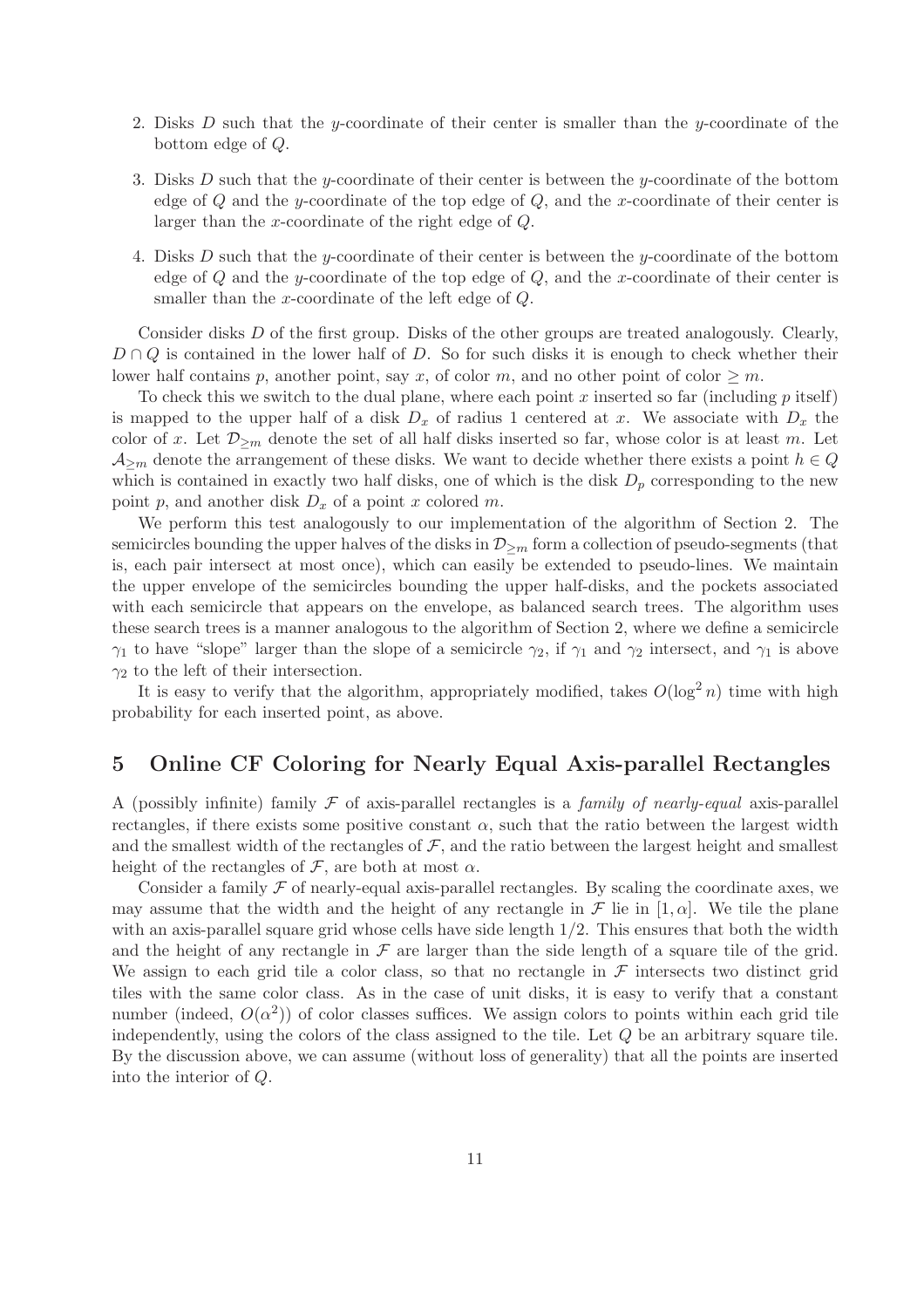The algorithm for online CF coloring of the points within Q is the same as the algorithm of Section 4. Here we say that p i-sees a point x (alternatively, p i-sees the color  $c(x)$ ) if there is a rectangle in  $\mathcal F$  that contains x and p and no point of color higher than  $c(x)$ .

The analysis is analogous to the analysis of Section 4. Here the corners of  $Q$ , denoted by  $o^1$ ,  $o^2$ ,  $o^3$ , and  $o^4$ , play the same role in the analysis as  $o^1$ ,  $o^2$ ,  $o^3$ , and  $o^4$  in the previous section. That is, each rectangle in  $\mathcal F$  that intersects  $Q$  contains at least one corner of  $Q$ , as is easily checked, and we arbitrarily associate it with one of the corners that it contains. Let  $\mathcal{F}^i$  be the set of rectangles associated with  $o^i$ , for  $i = 1, \ldots, 4$ . The rest of the proof is similar to the one in Section 4, and is based on the easy observation that the boundaries of the rectangles in each fixed subfamily  $\mathcal{F}^i$ behave as pseudolines within Q. Hence we have the following result.

Theorem 5.1. The coloring algorithm always produces a conflict-free coloring, and the number of colors that it uses is  $O(\log n)$ , with high probability.

**Remark:** If the rectangles in  $\mathcal F$  are not nearly equal then, even in the static case, the number of colors required by the best known CF coloring algorithm is close to  $n^{0.382+\epsilon}$  [1] (see also [12, 2, 13]). The intuitive reason that we can extend our approach and improve this bound for nearly-equal rectangles is the fact that if  $R$  and  $R'$  are two nearly equal rectangles whose boundaries intersect, then any pair of boundary intersection points lie "far apart" from each other, unless  $R$  and  $R'$ slightly overlap each other near a vertex of each (and this latter case is bypassed by the analysis, as then R and R' are placed in different subfamilies  $\mathcal{F}^i$ ). In contrast, two nearly equal (but not congruent) disks can almost overlap one another and yet the two intersections of their boundaries can be arbitrarily close to each other.

In other words, for our algorithm to work, it is crucial that the boundaries of the ranges behave like *pseudolines*. For halfplanes this holds trivially, whereas for congruent disks and nearly equal axis-parallel rectangles the property is enforced by tiling the plane, focusing on a single tile, and partitioning the ranges into subfamilies.

**Efficient implementation.** First we observe that p sees a color m at level m if and only if there is a square of side length  $\alpha$  containing p, another point, say x, of color m, and no other point of color  $\geq m$ . This holds since every rectangle of height and width  $\in [1, \alpha]$  intersecting Q has at most one corner in  $Q$ , so we can extend it to a square of side length  $\alpha$  without changing its intersection with Q.

We split the squares whose center is outside  $Q$  into four groups as in Section 4. To handle, say, the first group we dualize each point x into an upper half of a square of width  $\alpha$  centered at x, and proceed analogously to Section 4. Again, the resulting algorithm takes  $O(\log^2 n)$  time with high probability for each newly inserted point.

## 6 Deterministic Online CF Coloring for Nearly-equal Axis-parallel Rectangles

In this section, we present a *deterministic* online algorithm for online CF coloring a sequence P of points in the plane for a family  $\mathcal F$  of nearly equal axis-parallel rectangles, which uses  $O(\log^3 n)$ colors. As discussed in Section 5, we can assume that the points of  $P$  all lie in a fixed square  $Q$ , whose side length is smaller than the width and the height of any rectangle of  $\mathcal{F}$ .

With each point  $p \in P$ , we associate the four quadrants delimited by the horizontal and vertical lines passing through p; we denote by  $NE_p$ ,  $NW_p$ ,  $SE_p$ ,  $SW_p$  the northeastern, northwestern,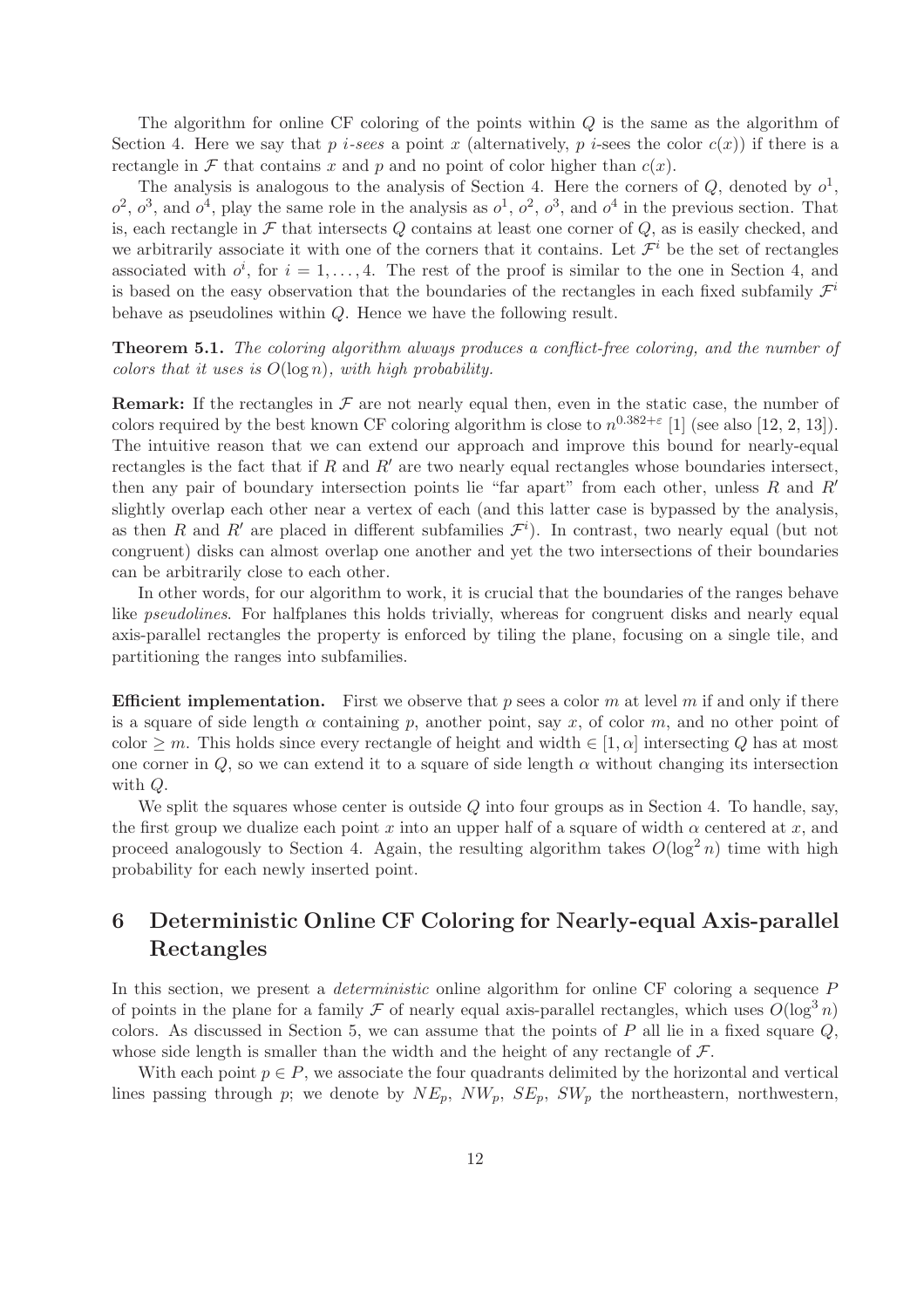southeastern, and southwestern quadrants, respectively. We regard these quadrants as open; since we assume general position, no point, other than  $p$ , lies on the boundary of any of these quadrants.

By the time  $p$  is inserted, some of its quadrants may be empty (of points of the current prefix of  $P$ ), and we classify p according to which of its quadrants are empty. A coarse classification of this sort is as follows:

- All four quadrants are empty. This can happen only for the first inserted point.
- Three of the quadrants are empty. There are four sub-classes of this kind. For example, if the empty quadrants are  $NW_p$ ,  $NE_p$ ,  $SE_p$ , we refer to p as  $NE\text{-}extreme$ . The other three sub-classes, of NW-extreme points, SE-extreme points, and SW-extreme points, are defined analogously.
- Two opposite quadrants are empty. There are two sub-classes of this kind, the *inclining* backbone points, for which  $NW_p$  and  $SE_p$  are empty, and the *declining backbone points*, for which  $NE_p$  and  $SW_p$  are empty.
- Two adjacent quadrants are empty. There are four sub-classes of this kind, the *highest*, lowest, rightmost, and leftmost points (at the time of their insertion).
- Only one quadrant is empty. There are four sub-classes of this kind, the  $NE$ -maximal points, for which  $NE_p$  is empty, and the analogously defined NW-maximal points, SE-maximal points, and SW-maximal points.
- None of the quadrants is empty. We call  $p$  an *interior point*.

See Figure 6.

We color each of these 16 classes using a different set of colors, using only  $O(\log^3 n)$  colors in each class.

The structure of each class. We ignore the first point and the interior points (at the time of insertion); see below for details.

The other classes have certain monotone structure. The NE-extreme points, for example, form a single monotone increasing sequence, and each newly inserted NE-extreme point is added at the top-right end of that sequence. Moreover, any rectangle  $R \in \mathcal{F}$  intersects this sequence in a *contiguous* subsequence (which, in case R contains the top-right or the bottom-left vertex of  $Q$ , is a suffix or a prefix, respectively). Similar properties (with the respective sequences being either monotone increasing or monotone decreasing) hold for  $NW$ -extreme,  $SE$ -extreme, and  $SW$ -extreme points.

The inclining backbone points also form a single monotone increasing sequence, but new inclining backbone points can be inserted anywhere in the sequence. A similar property holds for the declining backbone points (the sequence is monotone decreasing). In both cases, a rectangle  $R \in \mathcal{F}$ intersects any of these sequences in a contiguous subsequence.

The sequence of highest points, sorted in increasing  $y$ -order, has the property that a newly inserted highest point is inserted at its end. This case, however, is more involved than the preceding cases, because, for any rectangle range  $R \in \mathcal{F}$ , the intersection of R with that sequence can consist of many pairwise disjoint contiguous subsequences, so we cannot regard  $R$  as inducing a single interval of that sequence. We will treat the highest points, and, symmetrically, the lowest, leftmost, and rightmost points in a different manner; see below.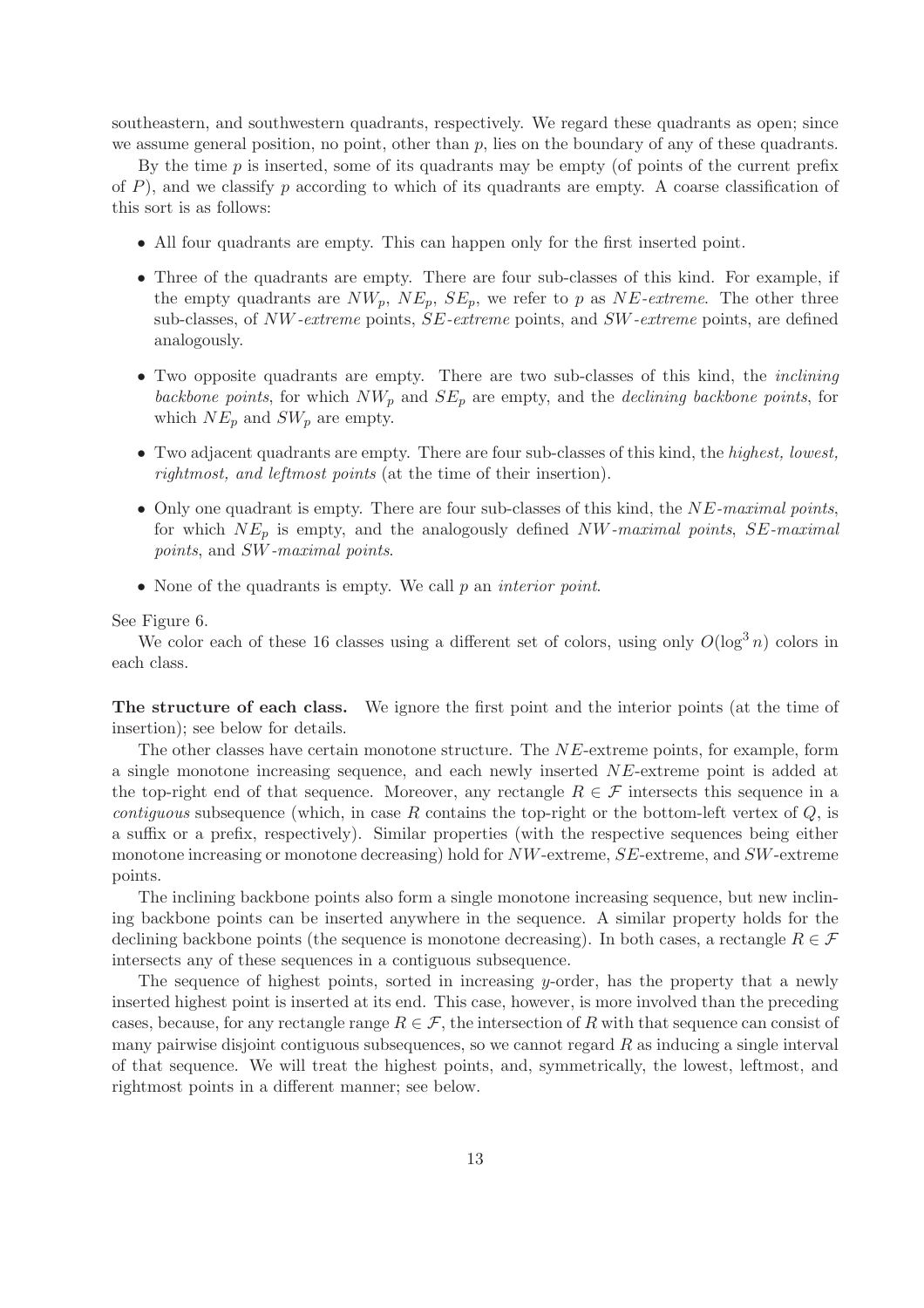

Figure 6: The classification of a newly inserted point  $p \in P$ .

Finally, the monotonicity structure of the  $NE$ -maximal points, say, is also involved. The points that were  $NE$ -maximal at the time of insertion and are still  $NE$ -maximal at some later given time, form a single monotone decreasing sequence. However, when a new NE-maximal point is inserted, it may replace a (contiguous) subsequence of  $NE$ -maximal points, making them all interior. See below for the handling of these points, as well as the NW-maximal, SE-maximal, and SW-maximal points.

The building blocks. We use the following two algorithms as building blocks. The first is an online algorithm for CF coloring of points on the line for interval ranges, but with the additional operation that allows to replace a consecutive sequence of points by a single new point. The second is an online algorithm for CF coloring of points on the line for interval ranges, for the special case where each point is inserted to the right of all the preceding points. We will consider two variants of this second algorithm, one in the normal setting defined above, and one which also supports the additional operation of replacing a suffix of the current sequence by the newly inserted point.

We note that while the problems are formulated for points on a line, they apply to any linearly ordered set of points, and we will indeed apply them to certain linearly ordered subsets of our planar point set.

Chen et al. [8] present a deterministic algorithm that CF colors points on the line for interval ranges with  $O(\log^2 n)$  colors. The colors assigned by this algorithm are pairs  $(i, j)$  of integers, where i is the level of the color and j is a color assigned to points in that level. The colors are ordered lexicographically, and the maximum color in each interval at any stage is unique. We adapt this algorithm to support the operation of replacing a consecutive sequence  $\sigma$  of points with a single point p, by giving p the maximum color associated with a point in  $\sigma$ .

We claim that the modified algorithm maintains a CF coloring of the points at all times, and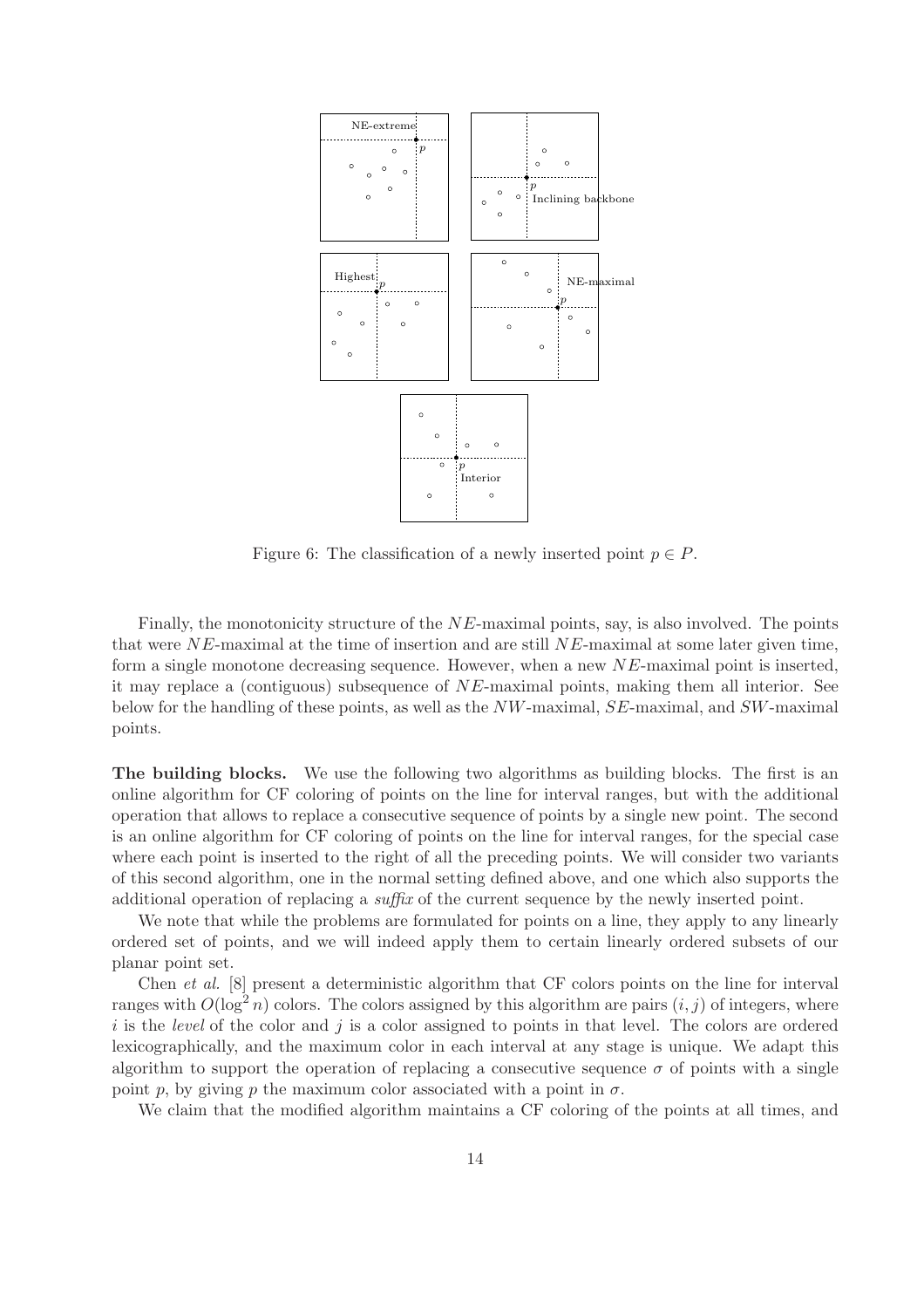still uses only  $O(\log^2 n)$  colors. Indeed, the proof is by induction on the insertion order. Note first that new colors are created only when a point is inserted without replacing an existing subsequence. Consider an interval range  $I$  at some stage, and suppose to the contrary that  $I$  contains more than one point with maximum color c. Let  $p$  be the last point in  $I$  of this color to be inserted, and let  $p'$  be another point of color c in I, so that no point between p and p' has that color.

If p has replaced a subsequence  $\sigma$  then, at the moment just before p has been inserted, I, extended if necessary so as to contain all elements of  $\sigma$ , contains more than one point of color c (which is still maximal in (the extended) I): the point of  $\sigma$  from which p has inherited its color, and the point  $p'$  (which is clearly not in  $\sigma$ ). This however contradicts the induction assumption, and thus rules out this case.

Suppose then that  $p$  has been inserted without replacing a subsequence. The coloring algorithm of Chen et al. [8] first assigns a level to p, skipping levels where p sees a point of that level (i.e., similar to the standard definition, no point of higher level lies in between  $p$  and the other point) both to its left and to its right, and then it colors  $p$  as a point of the *run* of its level (maximal contiguous subsequence not encompassing any point of higher level) that it joins, which it does as either the rightmost point or the leftmost point of the run. By assumption,  $p$  and  $p'$  have the same level. Since this level is maximal in I, they must be consecutive points in the same run. But then the coloring algorithm of Chen *et al.* [8] ensures that p is given, within this level, a color different from that of  $p'$ , again a contradiction that establishes the claim.

The fact that the modified algorithm still uses only  $O(\log^2 n)$  colors is argued as by Chen *et al.* [8], where it suffices to show that it produces only  $O(\log n)$  levels. This is done by charging each newly inserted point  $p$  to the intervals of the runs of lower levels that it "destroys" (by being inserted into the interval); more precisely,  $p$  is charged to one endpoint of each interval, which is the endpoint that has "created" the interval when it was inserted (as an extreme point in the run, it creates only one interval). This recursive charging induces, for any point  $p$  of level  $i$ , a binomial tree of level i (and size  $2^{i}$ ) spanned by the points of P and rooted at p. This implies that the maximum level is at most  $\log n$ . The argument for the modified algorithm proceeds in the same way, with the twist that, when an inserted point p replaces a subsequence  $\sigma$ , it inherits the charges of the point  $q \in \sigma$  of highest color. It is easily verified that a point p at level i is still the root of a binomial tree of level i, and the proof continues as above.

We refer to this modified algorithm as Algorithm I1.

A simple algorithm, also presented in Chen et al. [8], serves our second purpose: Consider first the case where no suffix replacement takes place. For  $i \geq 1$ , let  $b(i)$  be the position of the rightmost '1'-bit in the binary representation of i. The algorithm colors the ith point with the number  $b(i)$ . For example, the first ten colors  $b(1), \ldots, b(10)$  are  $1, 2, 1, 3, 1, 2, 1, 4, 1, 2$ . As observed in Chen et al. [8], this is a valid CF coloring for intervals.

If suffix replacements are allowed, we use the following modification of the algorithm. First, if a newly inserted point p replaces a suffix  $\sigma$ , we give p the highest color of a point in  $\sigma$ . Second, when a point  $p$  is inserted without replacement, we give  $p$  the smallest color that it does not see (p sees a color c if no point after the last c-colored point has larger color); see [8] for more details. It is easily verified that the second rule produces exactly the coloring described in the preceding paragraph, when no suffix replacements take place. (It is this algorithm that the algorithm I1, or the replacement-free original algorithm of Chen *et al.* [8], uses to give colors to points within a fixed level.)

It is also easy to verify that the modified algorithm produces a valid CF-coloring, and that it uses only  $O(\log n)$  colors. For more details, consult [8].

We refer to (both variants of) this algorithm as Algorithm **I2**.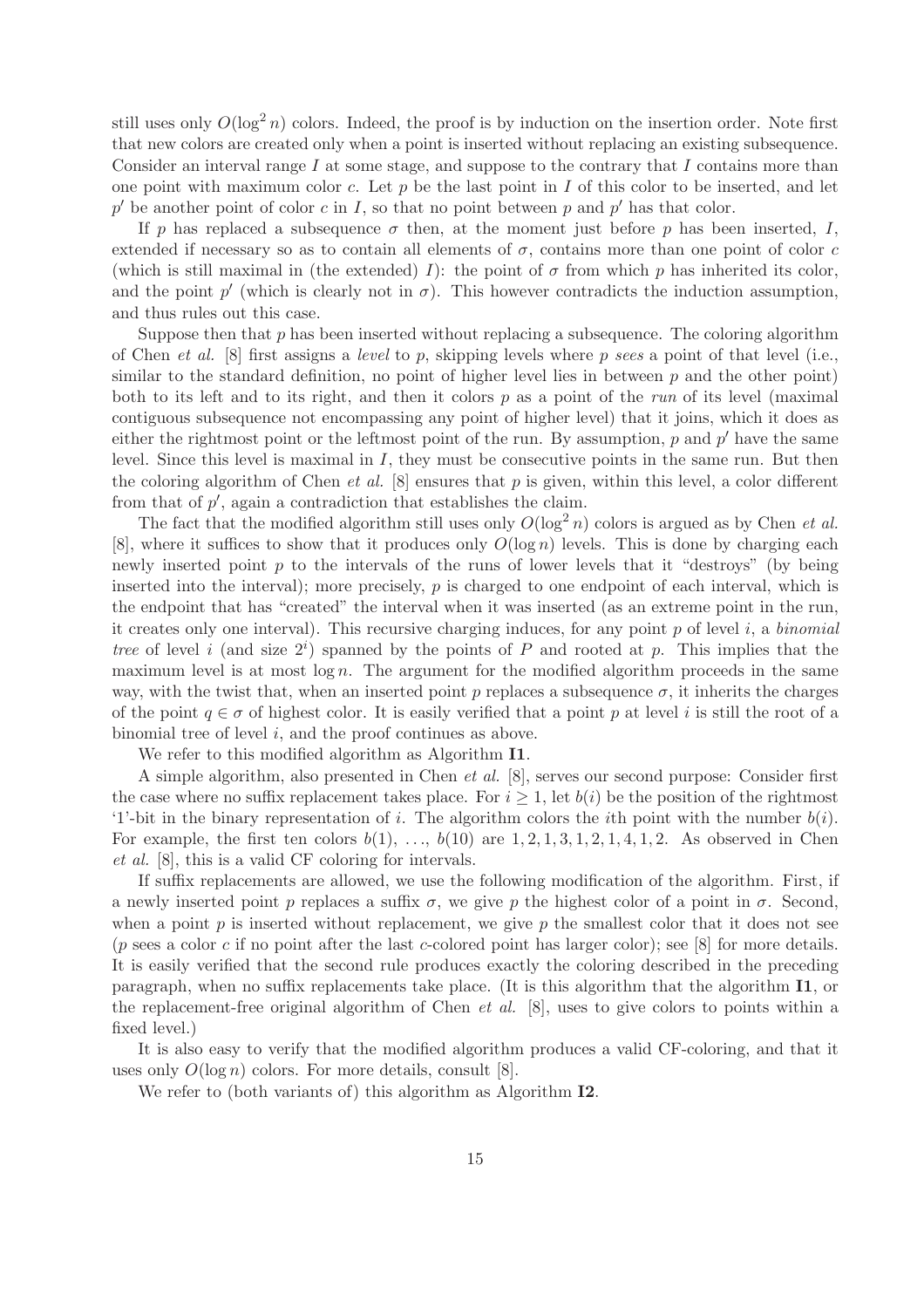**The coloring algorithm.** Let p be the next point to be inserted. If p is interior (relative to the prefix of P up to, and including p) then we give it a special color 0. If p is the first point to be inserted, we give it another special color 0′ . Otherwise, we use a separate set of colors for each of the other remaining classes; for the sake of convenience, we think of each of these color classes as the integers or, in case we employ the I1 algorithm, as the lexicographically ordered set of pairs of integers.

Coloring  $NE$ -,  $NW$ -,  $SE$ -, and  $SW$ -extreme points. Each of these sets is colored using the I2 algorithm without suffix replacement. The preceding discussion implies that the algorithm is indeed applicable in this case. Hence, these classes require only  $O(\log n)$  colors.

Coloring backbone points. We color each of the two sub-classes of backbone points using the I1 algorithm, with a total of  $O(\log^2 n)$  colors. Again, the preceding discussion concerning the structure of backbone points justifies the use of this algorithm.

Coloring  $NE$ -,  $NW$ -,  $SE$ -, and  $SW$ -maximal points. We assign to each  $NE$ -maximal point two colors, which we denote as the B-color and the G-color. The B-color is obtained by applying Algorithm I1 to the chain  $C_{NE}$  of current NE-maximal points, ordered by the increasing x-order (or decreasing y-order) of its points. When a newly inserted  $NE$ -maximal point p is added, it may eliminate a contiguous subchain  $\sigma(p)$  of  $C_{NE}$  (whose points now become interior), in which case the algorithm assigns to p the highest B-color in  $\sigma(p)$ .

However, unlike the preceding classes, this coloring in itself need not be conflict-free, at least not in the strong sense of a unique maximum color. To see why, denote by  $S_{NE}$  the set of points that were NE-maximal at the time of insertion. A rectangle  $R \in \mathcal{F}$  may intersect  $S_{NE}$  in a subset that contains both currently NE-maximal points and interior points (that were NE-maximal when inserted), and the overall maximum  $B$ -color in  $R$  need not be unique (it is guaranteed to be unique only among the currently NE-maximal points).

To overcome this difficulty, we use the second set of G-colors. To introduce them, we define a directed graph G on  $S_{NE}$ , each of whose edges connects a pair of points p, q, where p is the (unique) point of  $\sigma(q)$  of the highest B-color (which is also the B-color of q). See Figure 7. It follows that G is a collection of vertex-disjoint paths, and that the B-colors of all the points on the same path are equal. Moreover, each path is a monotone increasing chain (in both the  $x$ - and  $y$ -coordinates); when a path is extended by a new point p, both its x- and y-coordinates are larger than those of the previous last point on the path.

We assign G-colors to the points on each path separately, using the same set of colors, by applying Algorithm I2 without suffix replacement (the preceding argument implies that the algorithm is indeed applicable in this setup).

The final color assigned to a NE-maximal point p is the pair  $(B\text{-color}(p), G\text{-color}(p))$ . Hence, the number of colors used is  $O(\log^3 n)$ .

Symmetric procedures, with different sets of colors (both B-colors and G-colors) are applied to the NW-,  $SE$ -, and SW-maximal points. Hence, the coloring algorithm uses a total of  $O(\log^3 n)$ colors for these classes.

Coloring highest, lowest, rightmost, and leftmost points. Consider the coloring of the highest points. We regard each highest point p as being both NE-maximal and NW-maximal, and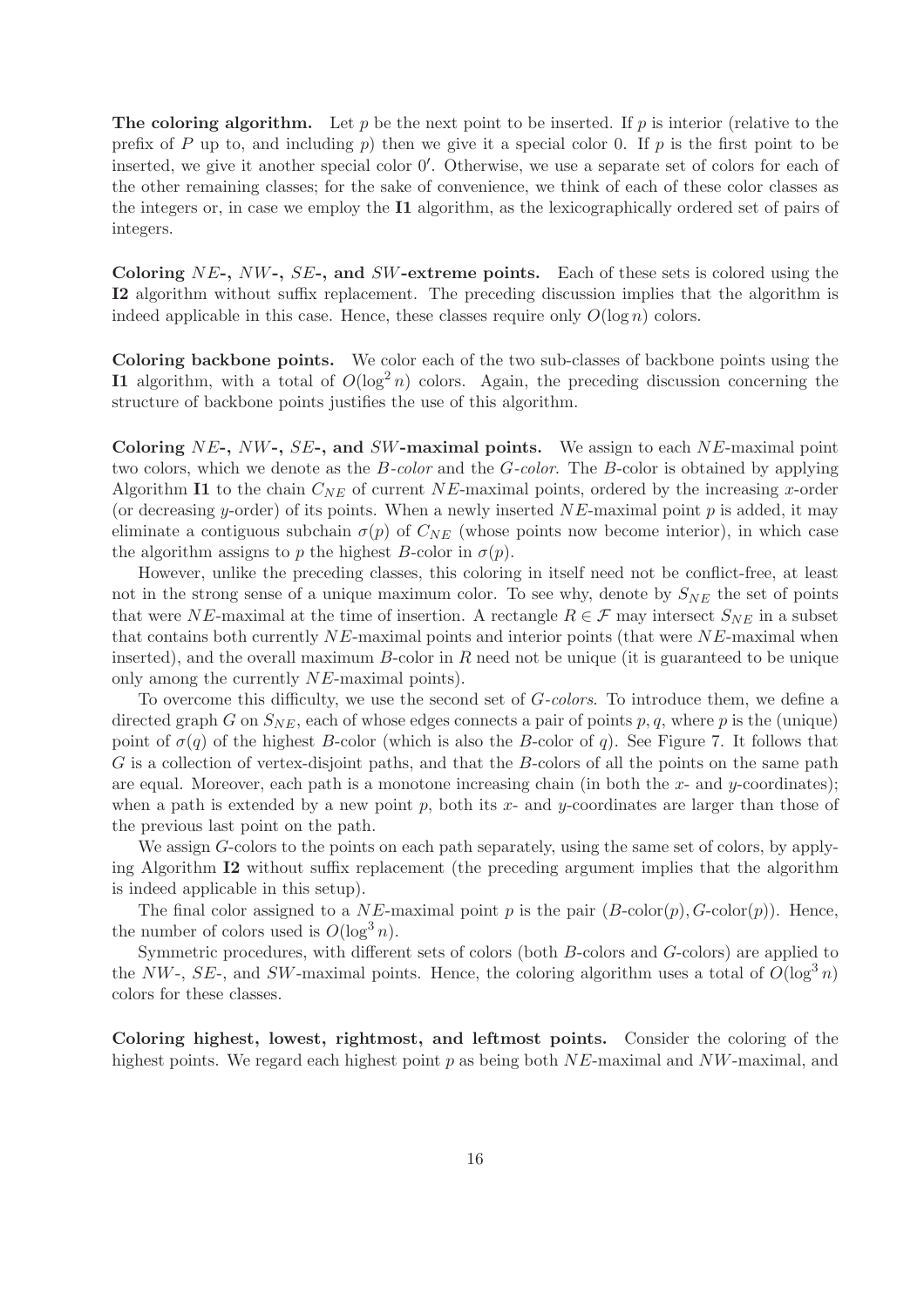

Figure 7: Illustrating the directed paths formed by the points of  $S_{NE}$ . The numbers beside the points show the order they are inserted. The points on the current NE-maximal chain are black. In (a), the B-colors of  $p_1, p_2, p_3, p_4$  are 1, 1, 2, 3, respectively. In (b),  $p_5$  dominates  $p_3$  and is assigned the B-color of  $p_3$ , which is 2. In (c),  $p_6$  dominates  $p_2$  and  $p_5$ , and is assigned the higher of the B-colors of  $p_2$  and  $p_5$ , which is 2. The G-colors of the points  $p_3, p_5, p_6$  are 1, 2, 1, respectively.

apply the preceding procedure twice, to color  $p$  by the quadruple

$$
\bigg(B^{(NE)}\text{-color}(p),\,G^{(NE)}\text{-color}(p),\,B^{(NW)}\text{-color}(p),\,G^{(NW)}\text{-color}(p)\bigg)
$$

of the two resulting B-colors and the two resulting G-colors. We emphasize though that the coloring of the highest points is done *independently* (with *disjoint* sets of colors) of the coloring of the "standard"  $NE$ -maximal and  $NW$ -maximal points. The reason for regarding the highest points as being both NE-maximal and NW-maximal is to prepare for both situations in which a rectangle in  $\mathcal F$  intersects the underlying square in a quadrant that contains its NE-corner, or in a quadrant that contains its NW-corner. In the former case we want to regard the highest points as being NE-maximal, and in the latter case, as being NW-maximal; see below for more details.

To argue that we do not use too many colors, we first note that a newly inserted highest point p is always inserted at the end of the current NE-maximal chain  $C'_{NE}$  of the highest points, and similarly for the current  $NW$ -maximal chain  $C'_{NW}$  of highest points. Hence, both B-colors can be assigned using the I2 algorithm with suffix replacement, rather than the I1 algorithm. Hence, the number of B-colors, of either kind, that the algorithm generates is only  $O(\log n)$ .

This still leaves us with a potential number of  $O(\log^4 n)$  colors. However, we note that when a new highest point p is inserted, it will replace a suffix of *exactly one* of the chains  $C'_{NE}$ ,  $C'_{NW}$  (and will be added, without replacement, at the end of the other chain). Hence, p will acquire exactly one G-link, either from a point in the previous  $NE$ -maximal chain of highest points that it has replaced, or from a point in the previous NW-maximal chain that it has replaced. Consequently, one of its G-colors will always be 1, as it will be the *first* point on the respective  $G$ -path. See Figure 8. Hence, the algorithm colors highest points (and, symmetrically, lowest, rightmost, and leftmost points) using only  $O(\log^3 n)$  colors, which is thus a bound on the grand total number of colors that it uses.

Correctness. Let R be a rectangle in  $\mathcal{F}$ , and consider some stage during the online process. Without loss of generality, assume that R contains the top-right corner of  $Q$ . If R contains the first point of  $P$  then it has the unique color  $0'$ . Otherwise, it must contain some point  $p$  whose  $NE$ -quadrant is empty now, and thus was empty at the time of insertion. Thus p is (at the time of insertion) either an NE-extreme point, a declining backbone point, a highest point, a rightmost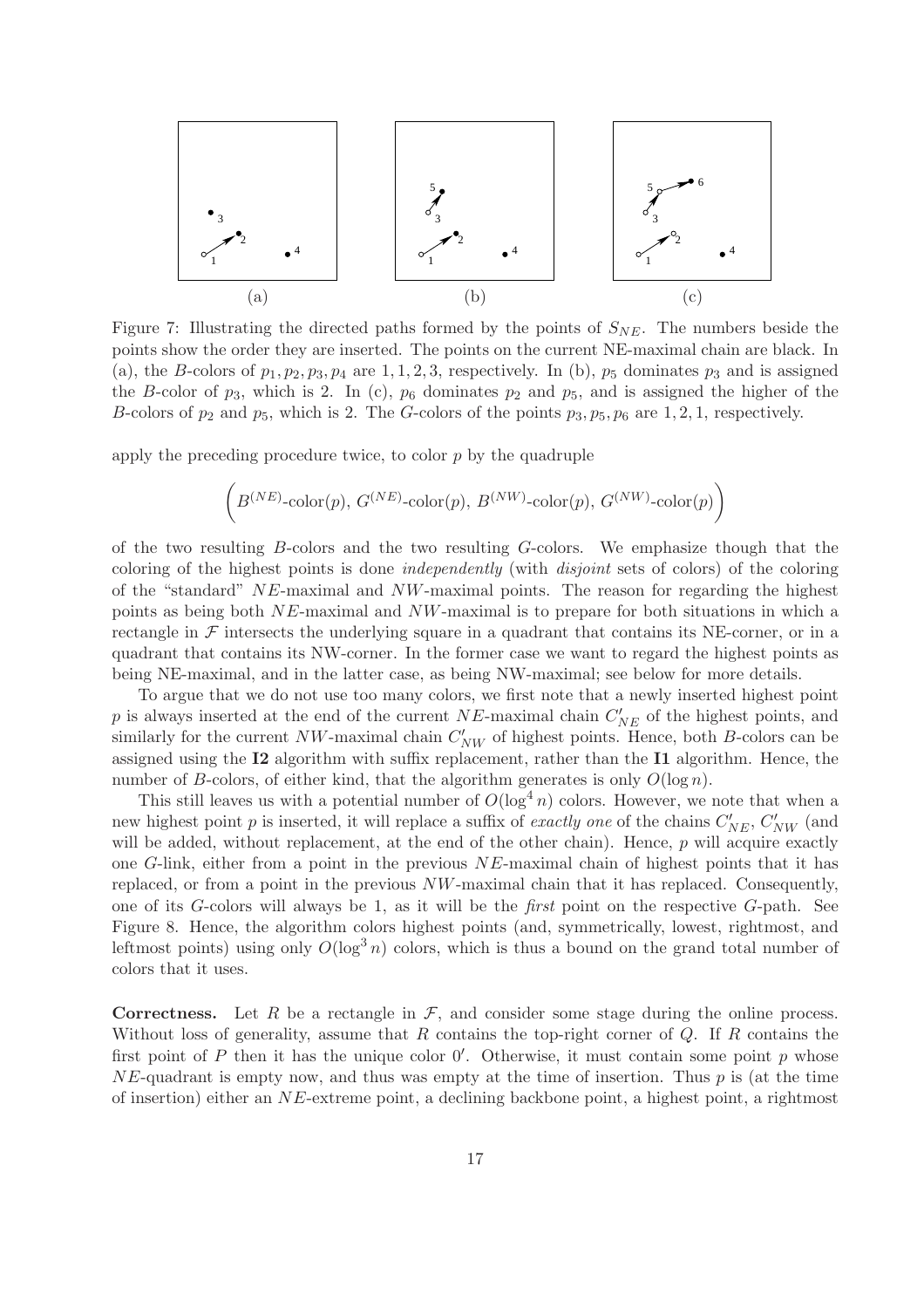

Figure 8: The G-links and the coloring of the highest points. The quadruple associated with a point p is  $(B^{(NE)}\text{-color}(p), G^{(NE)}\text{-color}(p), B^{(NW)}\text{-color}(p), G^{(NW)}\text{-color}(p)).$ 

point, or just a "plain" NE-maximal point. Thus R must intersect at least one of these classes of points, and we argue for each of these cases separately.

If R contains  $NE$ -extreme points, then R intersects the sequence of these points in a suffix, and the correctness follows from the correctness of the I2 algorithm, which is applied to this sequence. Similarly, if R contains declining backbone points, the correctness follows from the correctness of the I1 algorithm, which is applied to this sequence.

Suppose next that  $R$  contains  $NE$ -maximal points. We claim that the maximum color in  $R \cap S_{NE}$ , under the lexicographical order, is unique. Let  $p \in R$  be a point having that color, which we write as  $(b_{\text{max}}, g_{\text{max}})$ .

We claim that, among the G-paths that intersect R, the G-path of p is the only G-path whose points have B-color  $b_{\text{max}}$ . Indeed, assume to the contrary that there is another G-path of B-color  $b_{\text{max}}$  which intersects R. Then one of the following cases must arise.

- 1. Both G-paths have a representative in the current chain  $C_{NE}$  of NE-maximal points. These two representatives must be in R and since R intersects  $C_{NE}$  in a contiguous subsequence σ, by the properties of Algorithm I1, σ must contain a point with B-color larger than  $b_{\text{max}}$ , which contradicts the choice of p.
- 2. One of the G-paths does not have a representative in the current chain  $C_{NE}$  of NE-maximal points. In this case the last point on that path is dominated by a point with B-color larger than  $b_{\text{max}}$ , which must be in R. This again contradicts the choice of p.

Since R intersects the G-path of p in a suffix  $\sigma$ , it follows, by the properties of Algorithm **I2**, that  $g_{\text{max}}$  is the largest G-color of a point in  $\sigma$ , and occurs only once in  $\sigma$ . Hence, p is indeed the only point of B-color  $b_{\text{max}}$  and G-color  $g_{\text{max}}$  in R.

Finally, consider the case where  $R$  contains, say, highest points (the case of rightmost points is symmetric). For each highest point  $p$ , consider only the first two components

$$
\bigg(B^{(NE)}\text{-color}(p),\,G^{(NE)}\text{-color}(p)\bigg)
$$

of the color of p. Arguing exactly as in the case of  $NE$ -maximal points, we conclude that R has a highest point  $p$  with a unique "sub-color" of this form, so necessarily the "whole" color of  $p$  is also unique in R.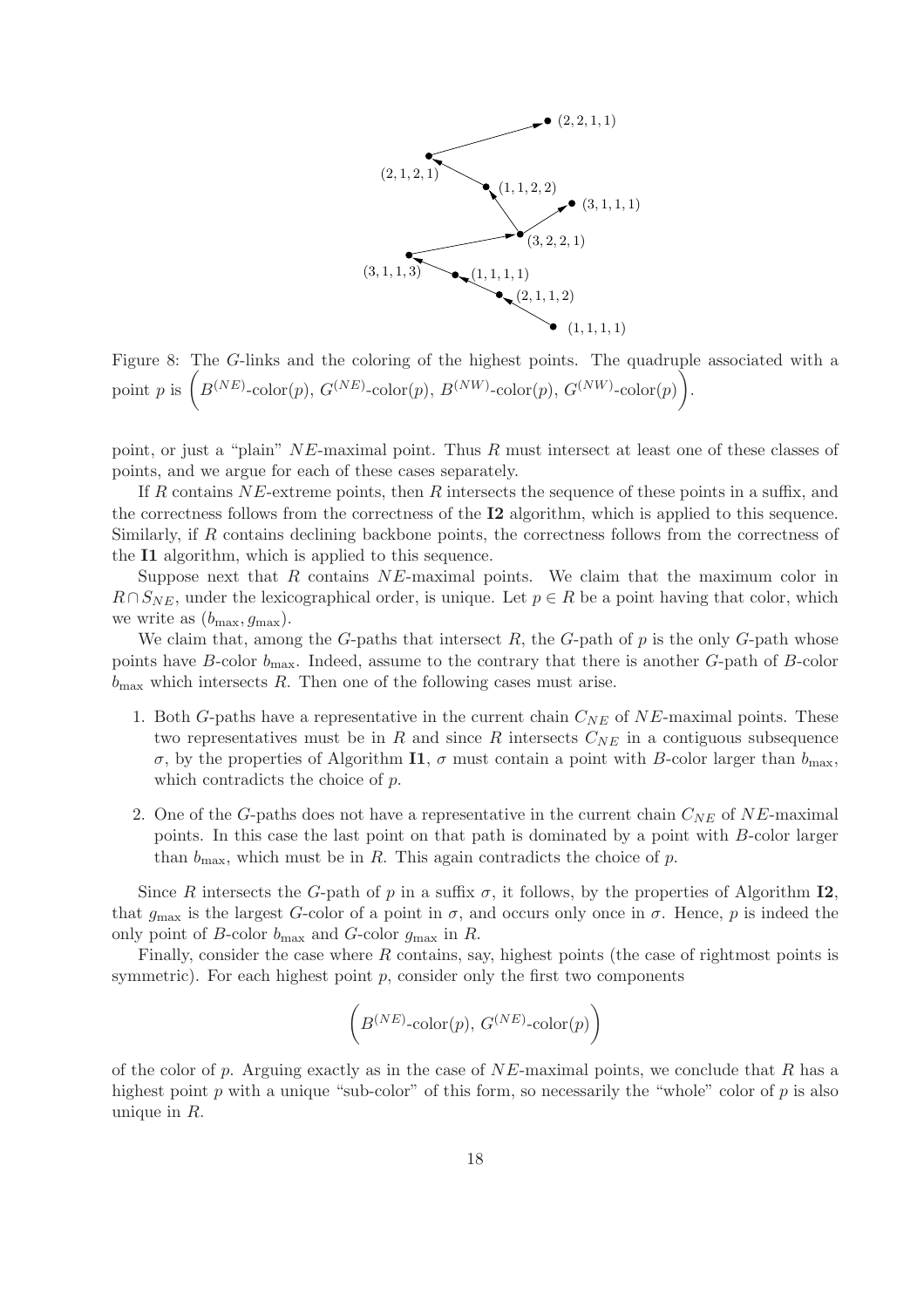

Figure 9: Illustrating the correctness of the CF coloring of NE-maximal points. The points on the current NE-maximal chain are black. The numbers beside the points are their B-colors.

This completes the proof of correctness of the algorithm, and allows us to conclude with the main result of this section:

**Theorem 6.1.** One can deterministically online color a sequence of n points in the plane, such that the coloring is always conflict-free with respect to a family of nearly-equal axis-parallel rectangles. The algorithm uses  $O(\log^3 n)$  colors.

**Efficient implementation.** When a point  $p$  arrives we have to classify it into the appropriate one of the 16 classes defined at the beginning of this section. For that we maintain a planar data structure for orthant emptiness queries, implemented as a priority search tree or a range tree (see [5]). We perform four queries to this data structure with the orthants whose origin is at p, and classify p according to the answers to these queries. Then we insert p into the data structure.<sup>3</sup> With any of the standard data structures mentioned above both query and update take  $O(\log n)$ time.

Each class of points is maintained in a separate linear conflict free data structure, by the algorithms I2 and I1. Thus, to complete the implementation we now describe an efficient implementation of I1; the implementation of I2 is similar and simpler.

For each j, let  $P_{\geq j}$  be the set of points at level  $\geq j$ . We maintain  $P_{\geq j}$  in a balanced search tree  $T_i$  (e.g., a red-black tree), where the points are ordered from left to right as they are ordered on the line. A point p is eligible for level j if either its predecessor or its successor in  $T_i$  is of level strictly greater than j, which we can decide in  $O(\log n)$  time. Once we find the first level for which p is eligible, say m, we insert p into  $T_m$  and give it a color at level m.

To be able to assign colors at level  $m$ , we maintain each consecutive sequence (run) of points of level m in  $P_{\geq m}$  in a cartesian tree, as defined in the implementation of the algorithm given in Section 2. When  $p$  is eligible for level  $m$ , we add it either as the leftmost point or as the rightmost point of a run of points of level m. In either case we find the color to assign to p using the cartesian tree representing this run, as described in Section 2. This takes  $O(\log n)$  time. We can also insert p into the cartesian tree in  $O(\log n)$  time.

Finally, we insert p into all the trees  $T_j$ , for  $j < m$ . If p is inserted in the middle of a run of consecutive points of level j in  $T_j$ , then p splits this run into two sub-runs. We split the cartesian tree representing this run into two cartesian trees, one for each of the two new runs. It is straightforward to check that we can implement each such split in  $O(\log n)$  time.

<sup>&</sup>lt;sup>3</sup>A range tree can support emptiness queries by storing at each primary node the minimum and maximum ycoordinate of a point in the corresponding range. Then it is straightforward to support insertions in  $O(\log n)$  time.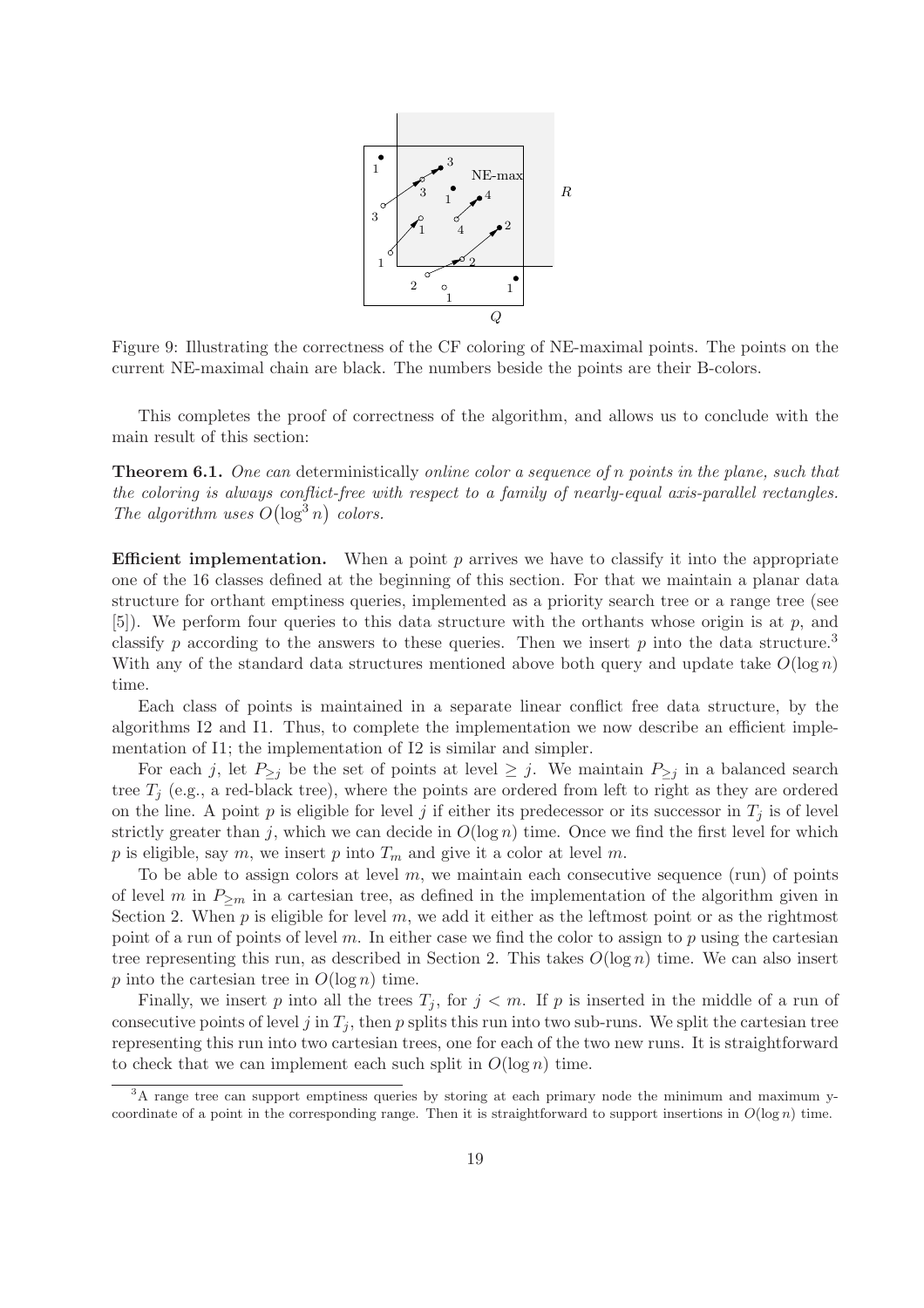Consider next the operation where we replace a consecutive sequence of points by the point of maximum color in the sequence. In this case, we have to update all trees of level smaller than the level of the surviving point. We update each of these trees by splitting out the relevant subsequence in  $O(\log n)$  time. In each such tree we may also have to split two cartesian trees that represent runs that overlap the portion that we delete. This also takes  $O(\log n)$  time.

Summing up, we can implement the algorithm in  $O(\log^2 n)$  (deterministic) time per point. (If p is inserted at level m, we spend  $O(\log n)$  time for each level smaller than m.) Since the number of points at level  $\geq m$  is at most  $n/2^m$ , our implementation requires linear space.

## 7 Conclusions

In this paper, we presented randomized online CF coloring algorithms (against oblivious adversaries) for several range spaces in the plane, using  $O(\log n)$  colors with high probability. We have also presented the first efficient deterministic algorithm for CF coloring points in the plane with respect to nearly-equal axis-parallel rectangles (excluding the weaker algorithm given in the preliminary version of this paper [7]); this algorithm works also against a non-oblivious adversary.

Interestingly, we were unable to extend the deterministic algorithm to other ranges (in particular, halfplanes, and congruent disks) in the plane, and we leave as open the problem of finding any deterministic algorithm for these ranges that uses only polylogarithmically many colors. Another open problem is to obtain randomized algorithms with comparable performances against non-oblivious adversaries. As noted, this is also a challenge for the simpler 1-dimensional variant studied by Chen et al. [8].

## Acknowledgments

The authors thank Sariel Har-Peled for helpful discussions on the problems studied in the paper and useful comments on the manuscript. In particular, the simplified presentation in Section 6 was initially inspired by his suggestions. Thanks are also due to two annonymous referees for their useful comments. In particular, studying the efficiency of the coloring algorithm itself, which was not considered before, even for the case of points on the line [8], was motivated by a remark of one of the referees.

## References

- [1] D. Ajwani, K. Elbassioni, S. Govindarajan and S. Ray, Conflict-free colorings for rectangle ranges using  $O(n^{.382+\varepsilon})$  colors, Proc. 19th Annu. ACM Sympos. Parallelism Algorithms Architectures (SPAA'07), 2007, 181–187.
- [2] N. Alon, M. Krivelevich and B. Sudakov, Coloring graphs with sparse neighborhoods, J. Combinat. Theory, Ser. B 77 (1999), 73–82.
- [3] A. Bar-Noy, P. Cheilaris and S. Smorodinsky, Conflict-free coloring for intervals: from offline to online, Proc. 18th Annu. ACM Sympos. Parallelism Algorithms Architectures (SPAA'06), 2006, 128–137.
- [4] A. Bar-Noy, P. Cheilaris, S. Olonetsky and S. Smorodinsky, Online conflict-free coloring for hypergraphs, Proc. 34th Internat. Colloq. on Automata, Languages and Programming (ICALP'07), 2007, 219–230.